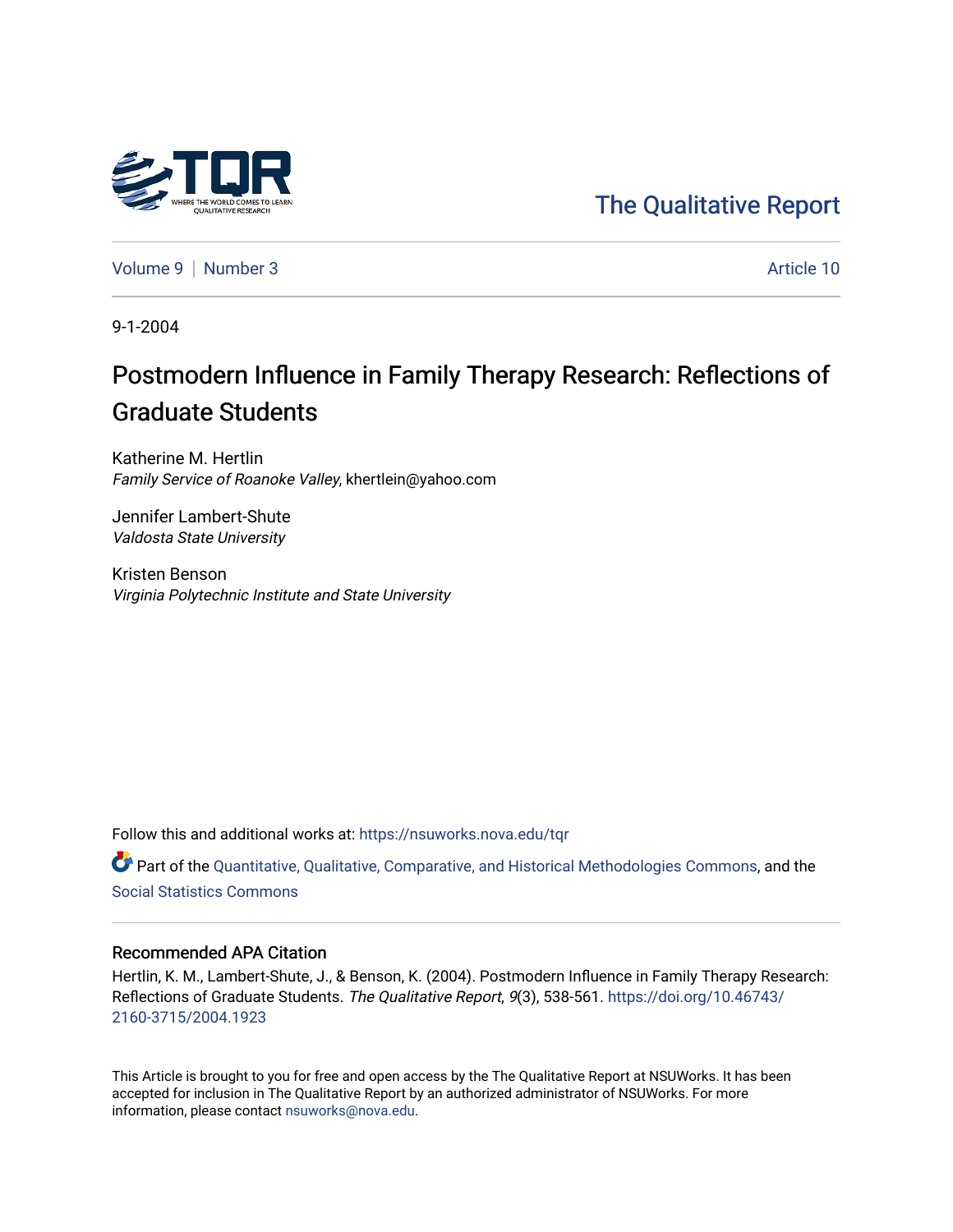# **Qualitative Research Graduate Certificate** Indulge in Culture Exclusively Online . 18 Credits **LEARN MORE**

## Postmodern Influence in Family Therapy Research: Reflections of Graduate **Students**

## Abstract

Postmodernism has influenced family therapy in significant ways, from clinical work to family therapy research. Little has been written, however, on how to conduct postmodern research in a manner reflecting marriage and family therapy inquiries. The present study seeks to investigate doctoral students understanding of postmodern family therapy research. Using collaborative language theory and collaborative inquiry, students participated in a dialogue to answer several questions: a) what is postmodernism, b) what is postmodern research, c) what does postmodern research look like, and d) what does this mean for the field of marriage and family therapy. Students indicated that postmodern research is characterized by its flexibility in methods, translates into a new way of conducting research, and creates a natural bridge between family therapy researchers and clinicians.

### Keywords

Postmodernism, Family Therapy, Graduate Students, and Family Therapy Research

#### Creative Commons License

@ 0®

This work is licensed under a [Creative Commons Attribution-Noncommercial-Share Alike 4.0 License](https://creativecommons.org/licenses/by-nc-sa/4.0/).

#### Acknowledgements

The authors would like to thank Dr. Fred Piercy for his guidance support in this project.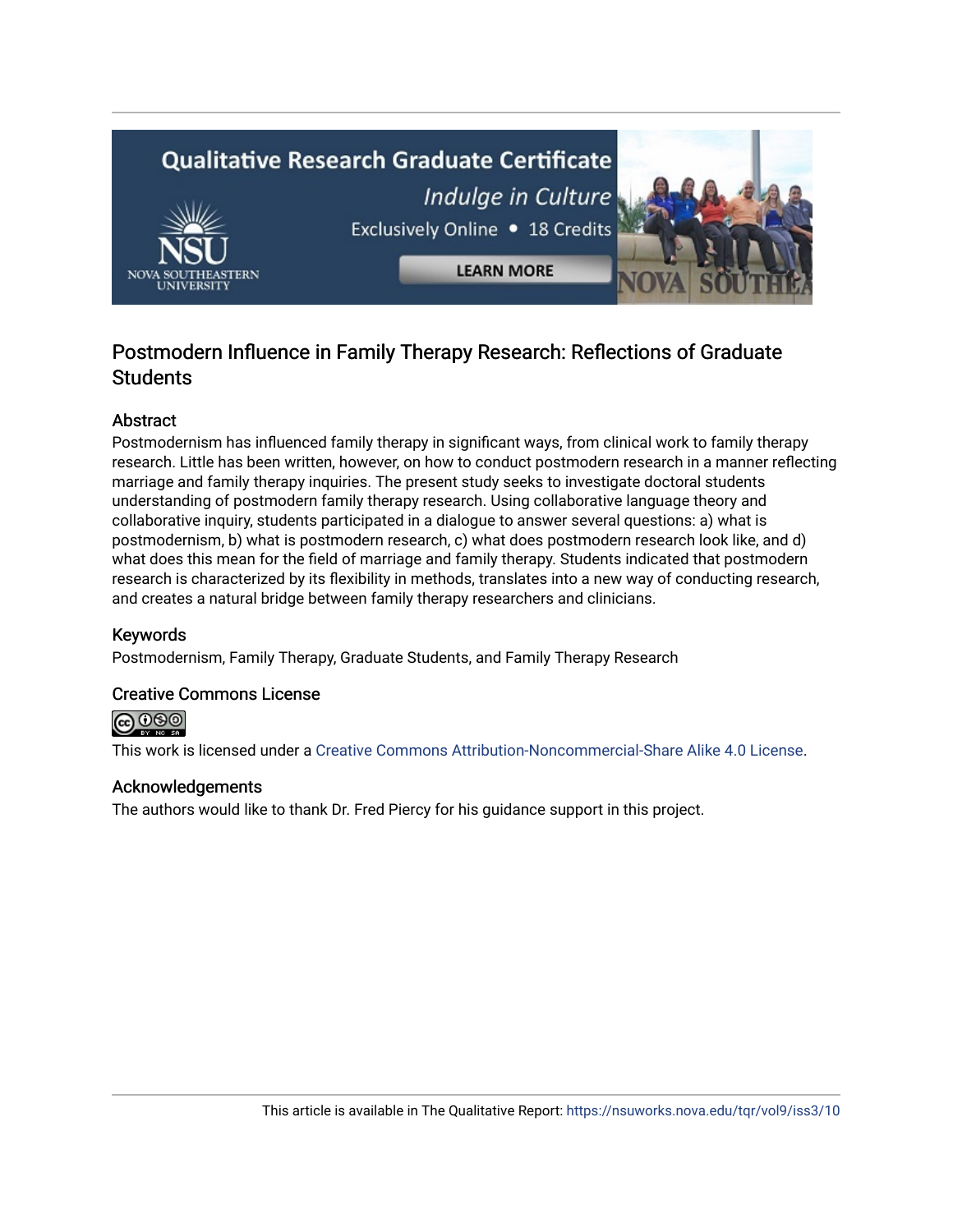## **Postmodern Influence in Family Therapy Research: Reflections of Graduate Students**

## **Katherine M. Hertlein**

Family Service of Roanoke Valley

## **Jennifer Lambert-Shute**

Valdosta State University, Valdosta, Georgia

#### **Kristen Benson**

Virginia Polytechnic Institute and State University, Blacksburg, Virginia

*Postmodernism has influenced family therapy in significant ways, from clinical work to family therapy research. Little has been written, however, on how to conduct postmodern research in a manner reflecting marriage and family therapy inquiries. The present study seeks to investigate doctoral students' understanding of postmodern family therapy research. Using collaborative language theory and collaborative inquiry, students participated in a dialogue to answer several questions: a) what is postmodernism, b) what is postmodern research, c) what does postmodern research look like, and d) what does this mean for the field of marriage and family therapy. Students indicated that postmodern research is characterized by its flexibility in methods, translates into a "new way" of conducting research, and creates a natural bridge between family therapy researchers and clinicians. Key words: Postmodernism, Family Therapy, Graduate Students, and Family Therapy Research* 

Postmodernism is the concept of rejecting the idea of the self as a processor of true characteristics and accepting a plurality of voices Gergen (1991). It is the deconstruction of what one believes to be true to make way for multiple realities (Fruggeri, 1992). Postmodernism asserts that "privileged positions" of observation do not exist, and that all writing reflects the personal perspective and the philosophy of the author (Doherty, 1999). It is a philosophical position positing that reality is constructed within belief systems, and that the observer is an integral part in what is observed (Becvar & Becvar, 2000; Kvale, 1992).

Just as society at large experienced a change from modern to postmodern thinking, marriage and family therapy succumbed to the same transformation (Cheal, 1991; Doherty, 1999; Doherty, Boss, LaRossa, Schumm, & Steinmetz, 1993; Gergen & McNamee, 1992). Postmodernism gives family therapists the flexibility to recognize the variety of ways in which their clients view the world (Moules, 2000). It helps to create an understanding that the world does not function in an absolute way (Doherty, 1999) and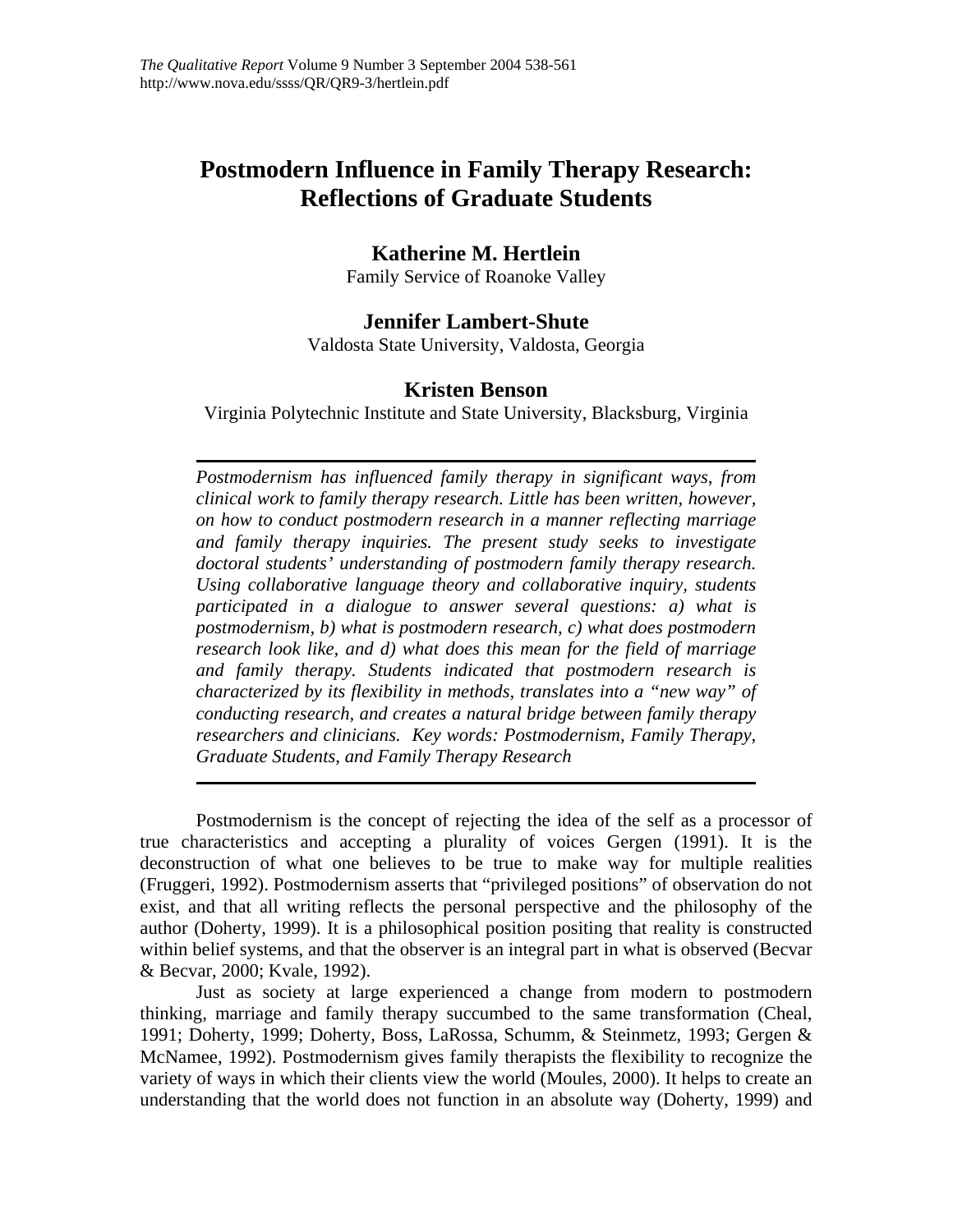influences the way therapists view, understand, and work with families (Lucas, 1985). Family therapists began integrating postmodernism into their work in the late 1980s (McFadyen, 1997). Four family therapy approaches have been identified as most influenced by postmodernism, including the Milan group, collaborative language system, solution-focused therapy, and narrative therapy (Mills & Sprenkle, 1995). Marriage and family therapy training programs have also included aspects of postmodernism in course work (Wieling, Nergetti, Stokes, Kimball, Christensen, & Bryan, 2001).

Mills and Sprenkle (1995) attribute the postmodern evolution in family therapy to changes in American societal ideas about the definition of family. For example, twoparent families are no longer viewed as the "normal" family form. Therapists must recognize multiple perspectives as families change with higher rates of divorce, gay and lesbians, cohabitating families, and biracial couples (Mills & Sprenkle, 1995).

Postmodern family therapy research primarily has been tied to qualitative methodology (Doherty, 1999). Qualitative research has incorporated aspects of social constructionism, constructivism, and hermeneutics (Gehart, Ratliff, & Lyle, 2001). Postmodernism has also been incorporated into family therapy methods as evidenced by the use of discourse analysis (Gubrium & Holstein, 1990). Qualitative methods in research integrated with postmodern ideas appear to make a good fit. Yet postmodernism, which espouses pluralism and acceptance of multiple realities, cannot be restricted to particular method or theory. The idea that there is one best or a "right" way to understand families is mire similar to modernism (Doherty, 1999). Postmodernism creates a time of complexity and ambiguity where there are competing versions of inquiry (MacIntyre, 1990). As a result of this complexity and ambiguity, there are few clear guidelines or rules for scholars and researchers.

Several professions such as education, medicine, and social work, have begun to use postmodern qualitative research as a valid form of data in their respective fields. Health care issues that are not addressed in specific, predetermined terms can be explored through use of postmodern approaches (Cheek, 1999, 2000), which challenge the hierarchal relationship between research and practice (Rolfe, 2000). Self reflexivity concerning power analysis and insistence of difference allow postmodern feminism to contribute to social work (Rossiter, 2000) using a wide range of research methods (Trinder, 2000). In many fields, postmodern approaches to research are becoming more universally utilized.

Postmodern approaches are also being used in the field of family therapy. Wieling et al. (2001) conducted a study of marriage and family therapy doctoral students to define postmodernism in relation to marriage and family therapy theory, practice, and research. The students reported that they experienced difficulty in applying postmodern principles to clinical areas because existing postmodern theories lacked concrete guidelines. The challenge faced by students in understanding postmodernism may contribute to a discomfort in applying postmodernism to family therapy research. Wieling et al. call for more articles to continue the dialogue about postmodernism. Doherty (1999) also challenges scholars to try to understand how postmodernism influences the family therapy field in its creativity, self-reflection, and pluralistic scholarship.

 In response to the calls for more discussion regarding postmodernism in family therapy, the present study investigates how graduate students understand and view postmodernism's impact on family therapy research. This study was informed by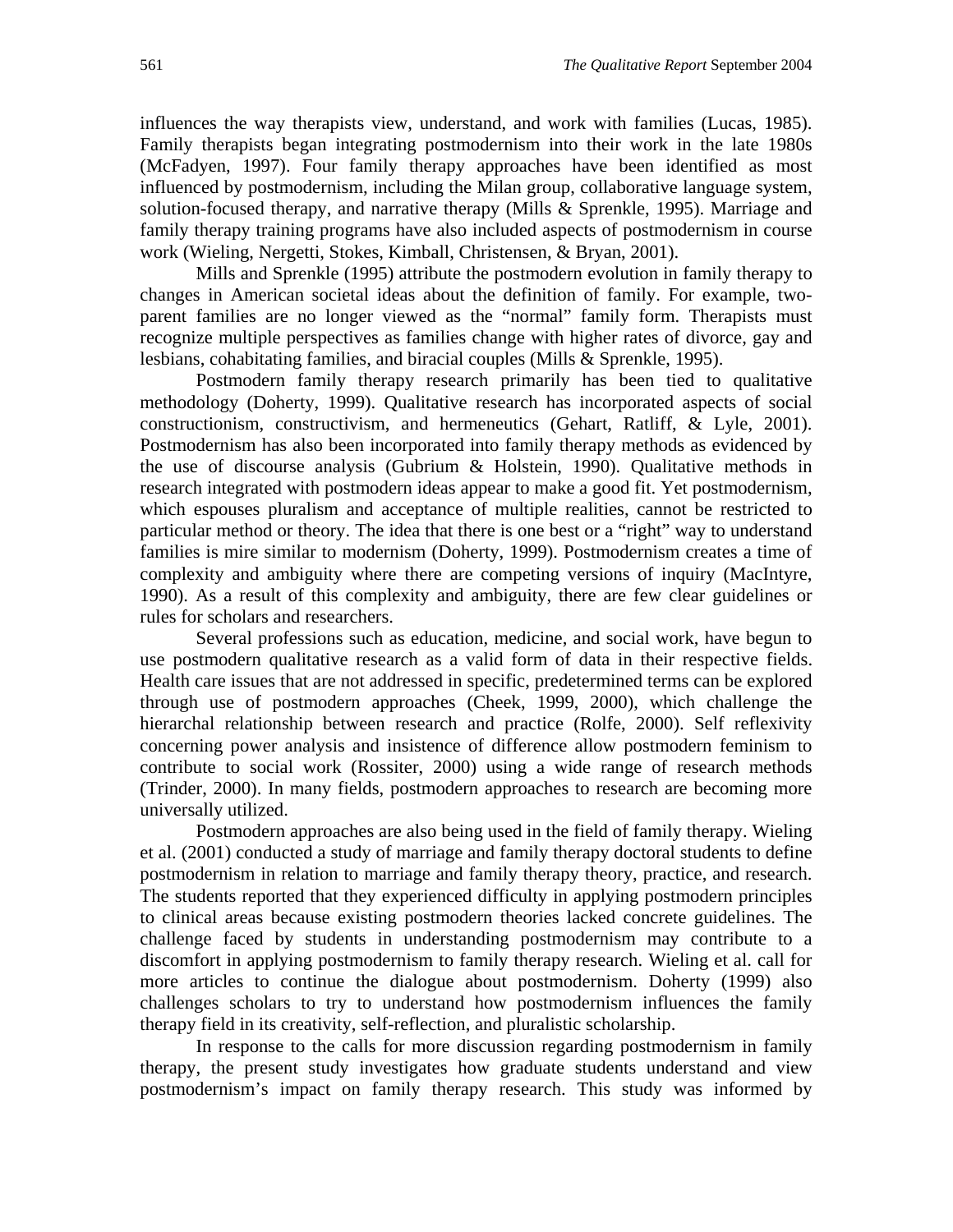collaborative language inquiry (Denzin & Lincoln, 1998). The aim of the study was to use postmodern-informed methodology to socially construct the meaning of postmodern research in family therapy among doctoral students. The present investigation acknowledges the complexity of student therapist and researcher beliefs as well as exploring how the student beliefs impact research and clinical work.

To reveal our personal paradigms and beliefs, the authors present statements reflective of their positions below:

*Kristen:* We each have an inquiry paradigm, regardless how we define it, which guides us. Embedded within that is theory and methodology. I think methodological approaches and use of theory can change, but it seems that our primary inquiry paradigm remains. Clients and suicide certainly fit into our values around our work as both researchers and clinicians, and on a larger scale I think the way in which we approach addressing this issue fits into our paradigm.

*Jennifer:* I believe that no matter what research we are doing qualitative or quantitative that the research and its questions are guided by our values. Those values might be about being objective and not letting our values interfere with the results but these then determine the type of methods that are used and how the data is collected and analyzed.

*Katherine:* I believe the research question, as opposed to my philosophy, will guide my research methodology. For example, I tend to ask questions that are best answered in quantitative means. Doherty (1999) discusses the advanced nature of quantitative methods. The assumption here is that there are things that can be controlled statistically. A postmodernist would find this perspective limiting. I, however, believe I would find it a "good fit." Does this mean that I am a positivist at heart? Is my question really driving my research, or is my philosophy driving my questions, and thereby driving research methodology?

As evidenced by the varying positions of the authors, it is clear that as students struggle with postmodernism and its implications for research and practice, more questions emerge (Wieling et al., 2001). Some of the questions that emerge, including those in the Weiling et al. study, are:

- 1) What is postmodernism?
- 2) What is postmodern research?
- 3) What does postmodern research look like?
- 4) What does this mean for the field of marriage and family therapy?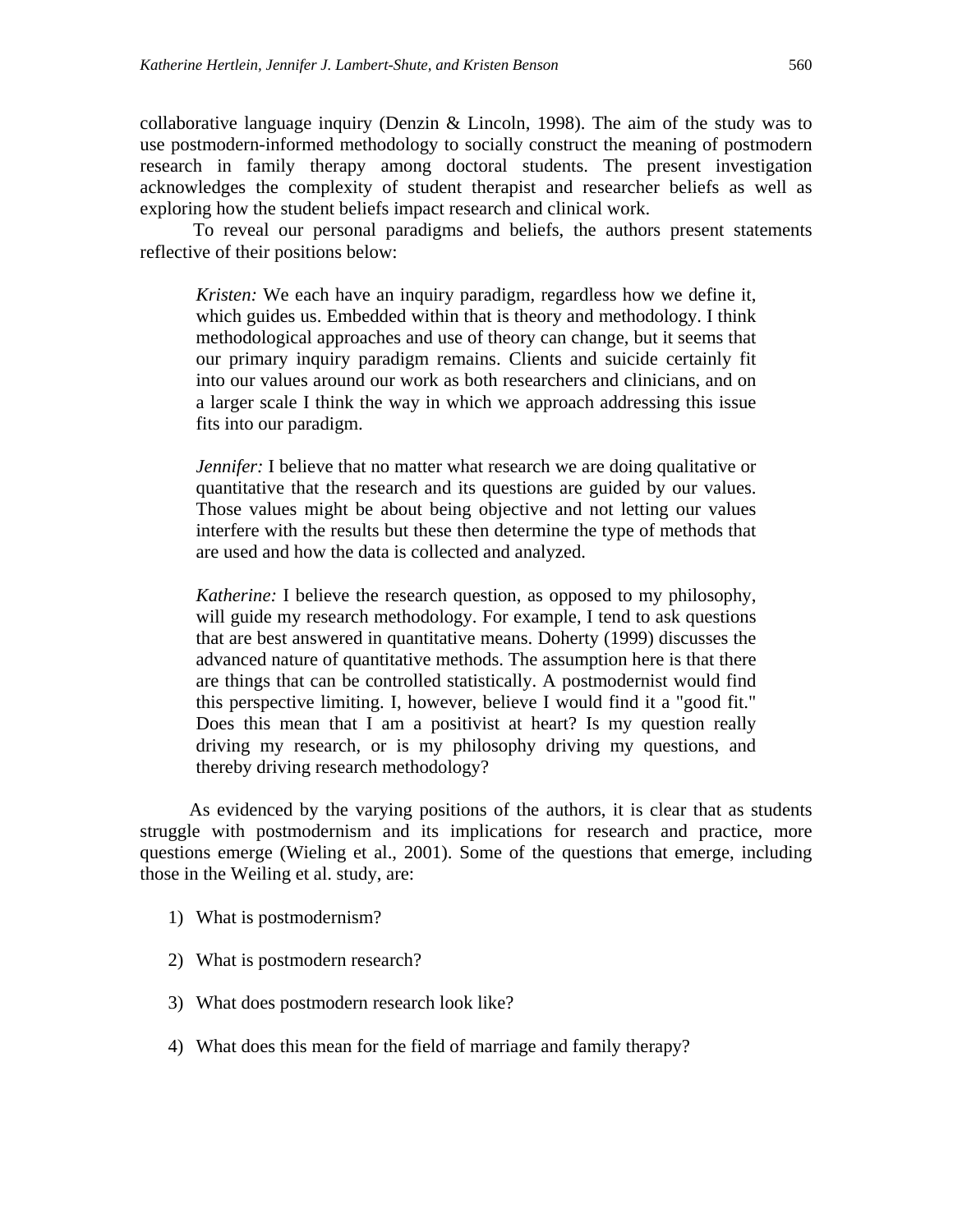The authors responded to these prompts through a conversation. Responses included deconstructing the notion of postmodernism, qualitative research, and research in family therapy. They then invited reflection from other graduate students to provide multiple perspectives on these prompts.

#### **Method**

#### **Design**

For the present investigation, the authors used principles of collaborative language theory (Anderson, 1997) because it is postmodern in nature and consistent with the research question. Collaborative inquiry is a type of participatory study in which the researchers encourage other participants to test the researchers' beliefs and assumptions (Bray, Lee, Smith, & Yorks, 2000; Denzin & Lincoln, 1998). In collaborative inquiry, participants actively interpret data and are co-equal with the researchers. The researchers reflect on their own behavior while inviting others to do so (Denzin & Lincoln, 1998). Collaborative inquiry relates to the collaborative language paradigm in several ways. First, in both approaches, a traditional expert/researcher takes a one-down position. Secondly, both collaborative language theory and collaborative inquiry find a great deal of their power in the voices of the participants.

 This study was adapted from a proposal written for a class project. After receiving feedback from the instructor, we submitted the proposal to the Institutional Review Board for approval. Once approval was granted, we collected data in two phases, promoting a collaborative inquiry approach. This type of approach provided two distinct opportunities for reflection. The first opportunity was the conversation of the authors. The second opportunity was the reflections of class members, who commented on the authors reflections.

#### **Participants**

#### *Group one*

 Group One consisted of the authors. At the time of the study, we were female doctoral students in a marriage and family therapy program enrolled in a qualitative research class. Due to the nature of the self-reflective component as well as consistency with postmodern perspective, we felt it was important for the readers to view us as present, active participants, willing to share our personal perceptions related to these issues. Through each of the reflective pieces that follow, we each share our personal assumptions.

*Kristen:* My journey to my current status as a second-year doctoral student in marriage and family therapy has brought me many challenges and forced me to reexamine the way in which I view people and the way we operate in the world. I believe personal paradigm guides the way we see the world, and helps us to look at therapy and research through a certain lens. In my own self-reflection and continued self-of-the-therapist work, I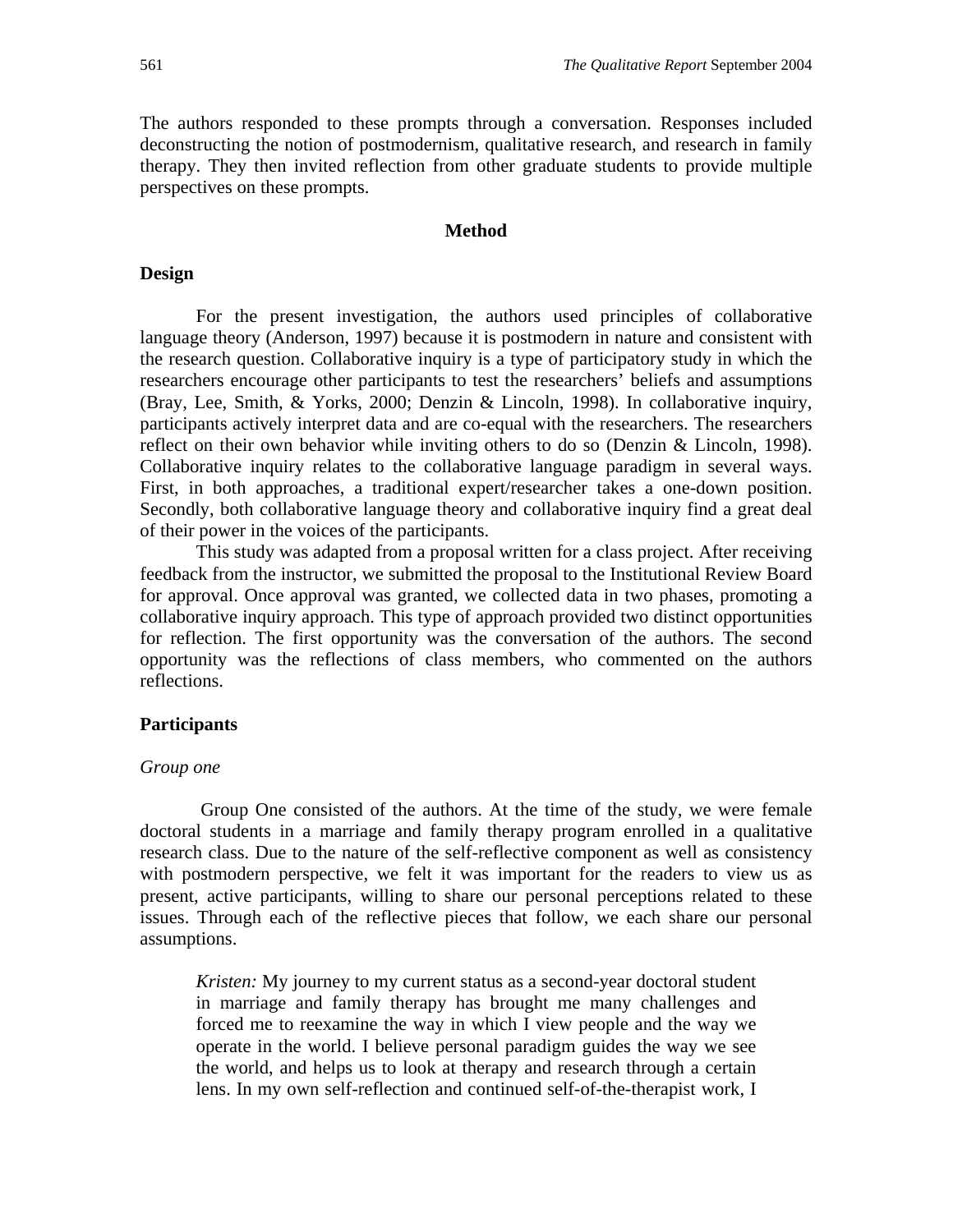am better able to use my Self in the therapy process. My current challenge has been to seek out the appropriate research methods that best "fit" with who I am as a person. I want to study relationships from a context that suits who I am, reflecting my beliefs and values.

 Feminist theory is as relevant as systems theory in my therapeutic and research orientations. There has been literature published on feminism influencing both research and practice, which has allowed me to explore the nature of this methodology. I am by nature, a strong collaborator. I believe that I have been trained well and bring a certain expertise to my work, but in no way consider myself to be an expert on how another person lives. I consider myself to be somewhat of a moderate post modernist. Take the case of a battered woman for example, the values society has placed on violence is "bad." Values are socially constructed, but there is a reality in that the woman is being physically harmed and her body is bruised. Her abused body is a reality. The underlying question being asked relates to how these theories that I ascribe to in therapy influence research methodology, or do they? Feminist literature has made references explaining how to conduct feminist research. Qualitative research methods best fit with my outlook-- I want to know how meaning is constructed so I can work to understand and help co-construct new meaning by applying research findings to practice. I want to be able to connect my therapy and research theories and methodology, and have found this to be difficult due to the lack of connection made in the field and in training.

*Katherine*: My research background is highly quantitative. I began my research career in undergraduate in the field of cognitive psychology, conducting research, writing, and presenting research. During my undergraduate career, I was a member of a faculty-led research group. The goal of this group was learning to conduct research from beginning to end. As part of the group, faculty directed students to do the statistics of the projects by hand, and then go around in the group and share solutions. In my graduate career, I have built on this experience through teaching the SPSS portion of the research methods in psychology class for undergraduates, as well as establishing a background in latent variable modeling and measurement theory. Through all of this training, one thing has caught my attention as being critical when determining what test to use when exploring a phenomenon. I firmly believe the question of interest in the research should guide the methodology.

However, as quantitative and objective as I believe I am as a researcher, I am intrigued by the values and beliefs that I hold and the manner in which they influence my research in family therapy. How do I live with the dichotomy of being a researcher and whose methods are driven by the question being asked, yet see a variety of questions and truths in front of me? Further, what do I make of the analysis? How do I generalize to multiple realities? It is interest in seeking answers to these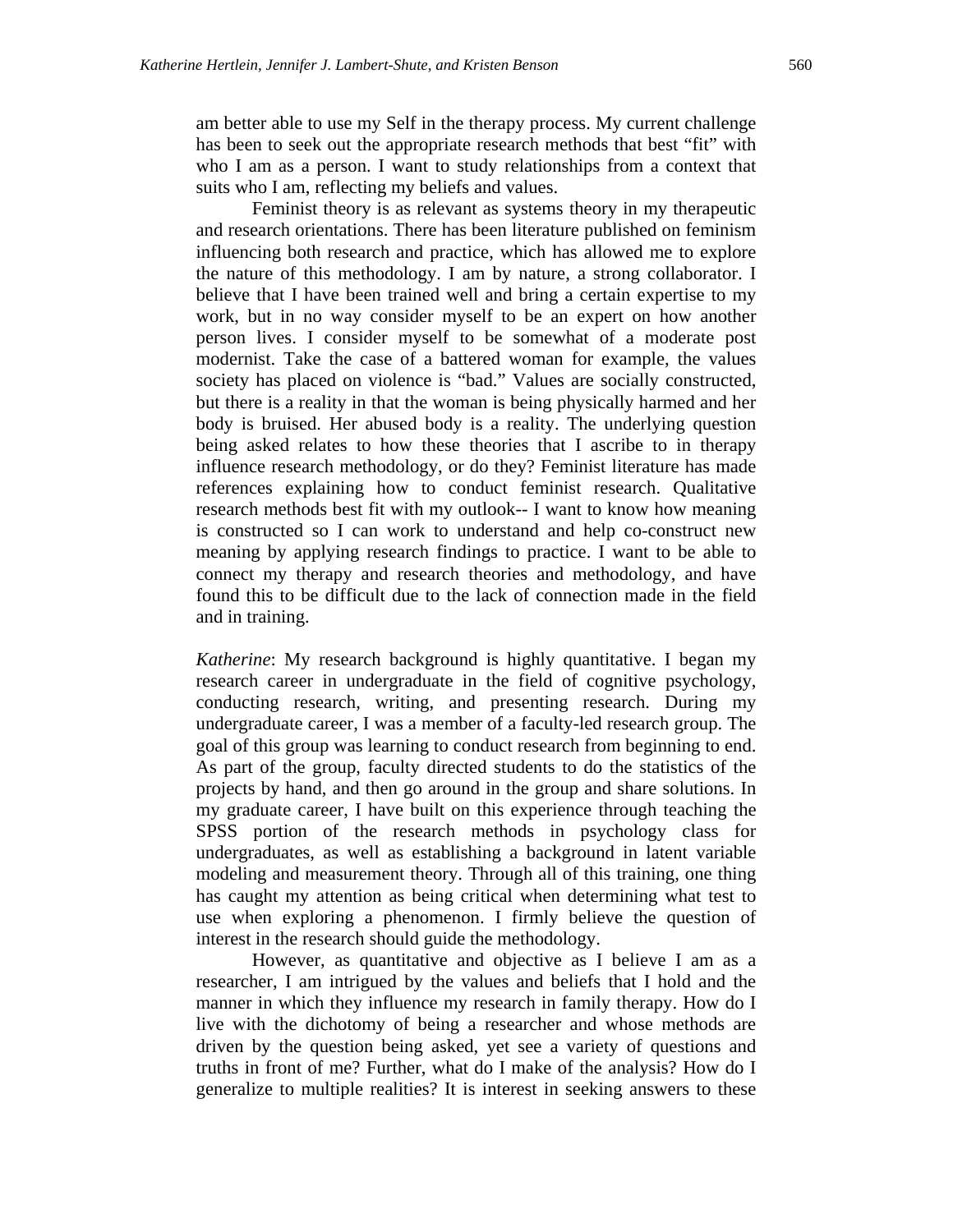questions that has driven my interest in postmodern family therapy research.

*Jennifer:* I have been thinking about my sudden interest in postmodernism. I have found myself concentrating on the "big picture" asking myself how my personal philosophy influences my research or does it. As a student I get caught up in trying to just understand how all the parts are connected and it is easy to forget that all the sum of the parts create a whole. Consequently, I have been struggling with how or if this "big picture" has been subconsciously influencing all that I do. School has formed much of my experience. The last 6 years of my life have revolved around earning my degree in marriage and family therapy. My training has changed my views, beliefs, and my philosophy of life. My masters training taught me to be reflective. To ask myself "how do I define who I am?" and "how does this influence how I conduct therapy?" As I think back upon my training, I realize now that I was trained to think like a postmodernist. I was taught to look at how I construct myself in relation to others and how does my construction of self influence my therapy.

Yet, as a researcher I have just begun to explore and discover who I am. Here at Tech for the last 3 years I have been opened up to a new world, a world of possibilities. Curiosity drives my research thus; I have not been caught up in the debate of positive or construction paradigm wars. In fact, when I conducted my thesis, which was really my first experience with formal research, I used mix-methods. This thirst for knowledge dictates the methods that will help me get there or does it?

My struggle with how my paradigm dictates what research questions I ask or how I do research is a debate I also see within our field. This debate is one that I wish I had been exposed to sooner because the more we know about ourselves the better researchers therapist, and scholars we will become.

#### *Group two*

Criterion sampling was used to gain participants for the second phase. In criterion sampling, individuals who meet a certain standard are selected for participation (Patton, 2001). In this study, the standard for participation was enrollment in a graduate level qualitative research with families course. Group Two participants were invited to participate but not obligated to do so. The eight participants were five women and three men. They were provided an informed consent and treated in accordance with the guidelines presented by the Institutional Review Board.

#### **Procedure**

One specific deviation from established practice was the medium through which the conversations were held. As opposed to several conversations in one place, we held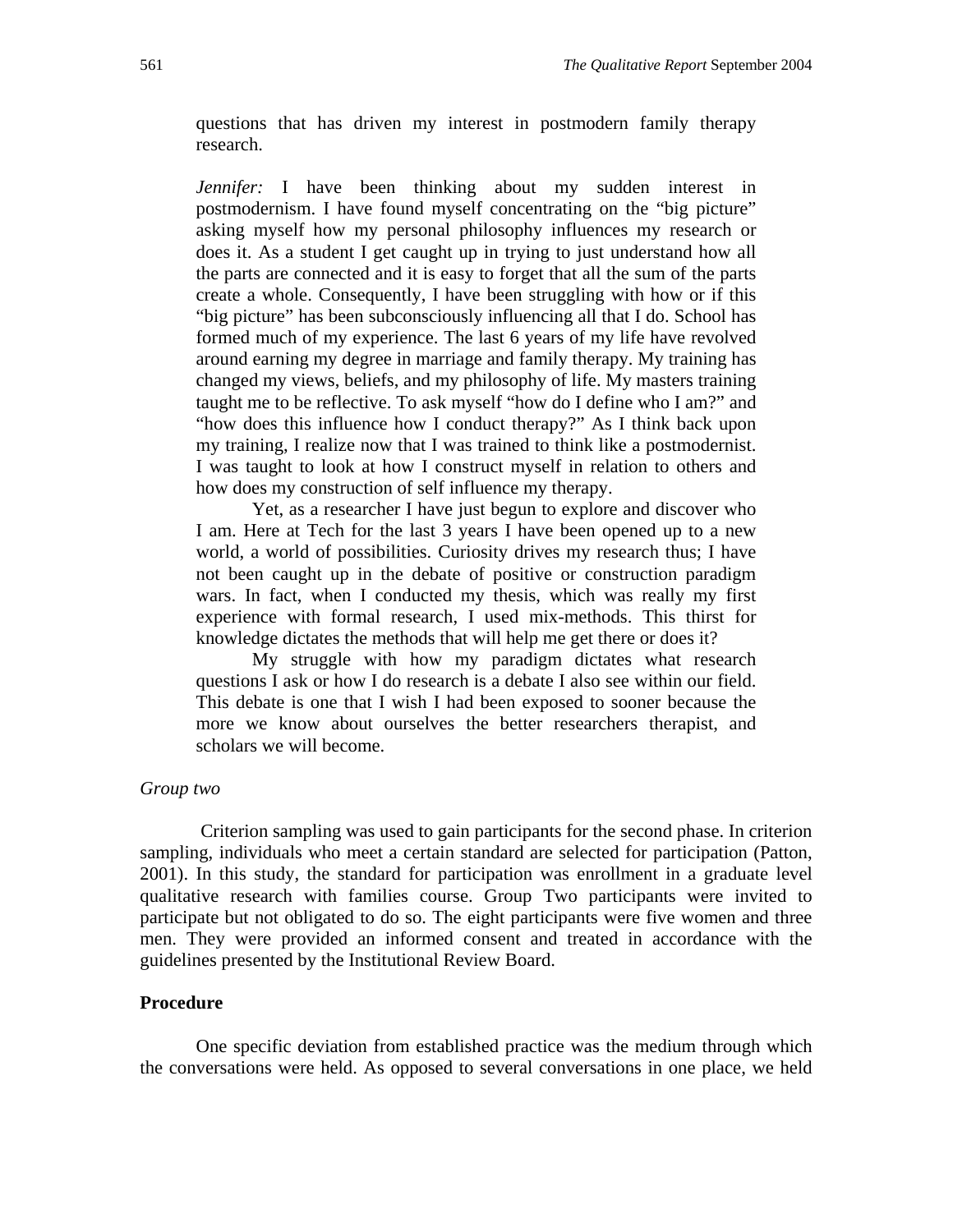the conversations via a classroom discussion board over the Internet. The use of the Internet as a qualitative research tool is gaining momentum (Mann & Stewart, 2000).

One reason the use of Internet technology has gained momentum is the low cost (Schaefer & Dillman, 1998) and convenience (Foster, 1994) of the Internet as a means to collect data. While for some this maybe a means to an end, the Internet also offers many other advantages, particularly for those interested in conducting collaborative research. The Internet has a context of non-coercive and anti-hierarchical dialogue (Selwyn & Robson, 1995), lending itself to collaborate research. Spender (1995) also argues that the concepts of gender, race, and sexuality do not necessarily apply since there is no face-toface contact, allowing participants more freedom in their responses. Thach (1995) states discussion boards and list-serves provide more choice for participants than other conventional types of research. Participants have several statements to which to respond rather than the researcher's lone view. Using the Internet and discussion boards as qualitative methods can provide more freedom to participants, thus facilitating an equalitarian relationship between the researchers and participants.

In keeping with the goal of this research, we used an online discussion board to conduct the study. An online discussion board is an increasingly common way for students in a class to engage in conversation with one another between class meetings. The discussion boards can be accessed by any participant in a class or by different groups of participants, as determined by the instructor. Two discussion board forums were necessary. The first discussion board forum was the setting for Group One's conversation regarding postmodern influence on family therapy methodology; the second discussion board forum provided a format for the Group Two reflexive component.

The deviation of using the Internet discussion board as opposed to interviews in another setting is theoretically consistent with the collaborative inquiry in that using an Internet discussion board allowed a great deal of flexibility and reflexivity between both groups of participants. Each participant had opportunities for equal amounts of participation. Another manner in which the Internet was collaborative is that it provides data in a visible form to each of the participants, allowing them to revisit and re-analyze just as we, the researchers, did.

#### *Phase one conversations*

In Phase One, the Group One participants discussed the ways postmodernism influences family therapy research. The research questions were influenced by the literature regarding postmodernism and qualitative family therapy research (e.g., Doherty, 1999). Group One members identified two designated times to respond to the prompts during an Internet discussion board format. Each conversation lasted three hours. The research questions on Phase One were the following:

- What does feminist informed family therapy research look like?
- How can postmodern qualitative research inform family therapy research?
- What can qualitative researchers learn from clinicians?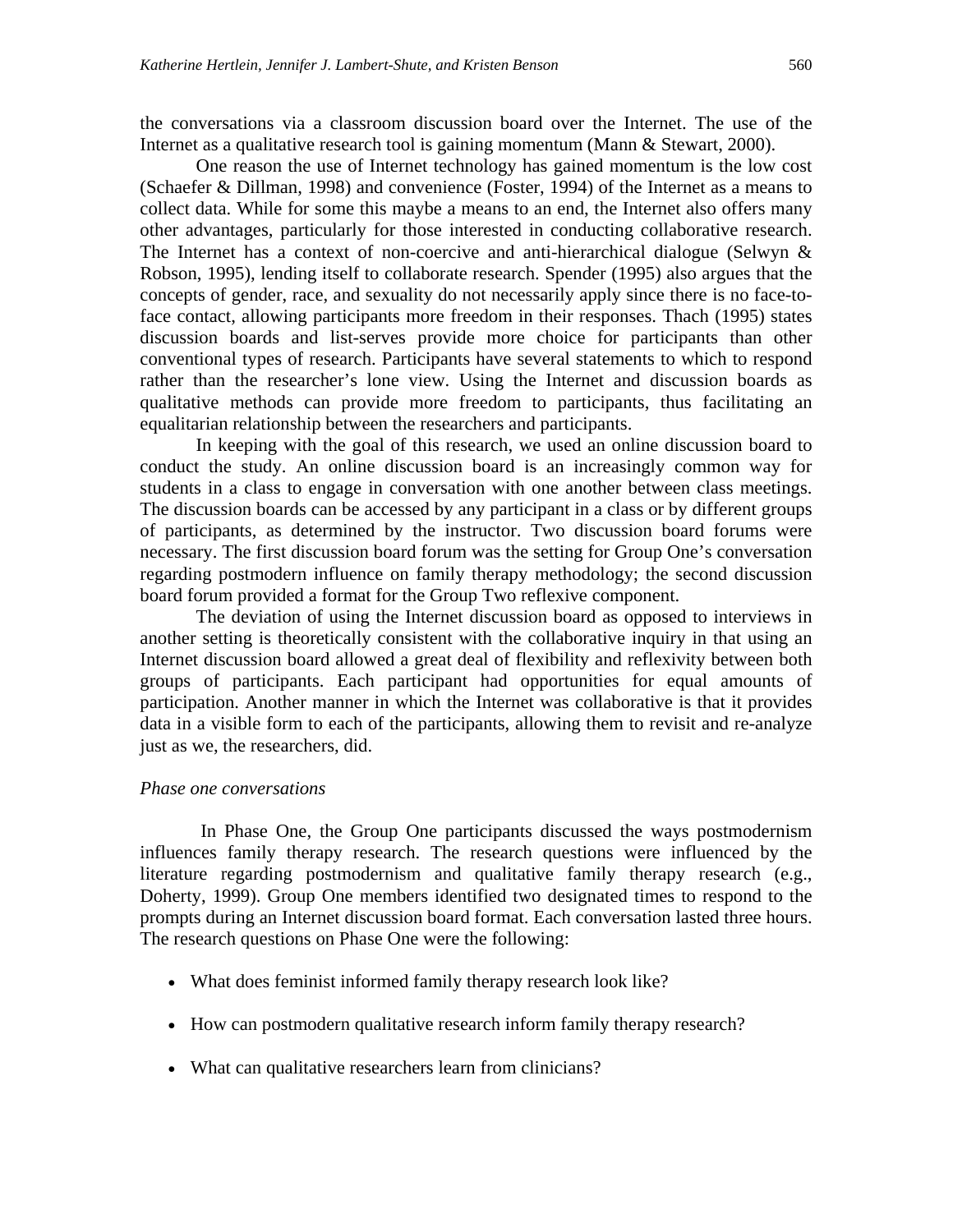- What can clinicians learn from qualitative researchers?
- How does one's personal philosophy influence one's particular research methodology?

At the designated times, Group One members logged onto the discussion board and responded to the prompts as well as responded to each other's responses in a conversational format. At the conclusion of each of the three-hour time blocks, they ended the conversations and agreed to meet at a later time to analyze themes.

#### *Phase one data analysis*

Group One participants collected the quotes from the conversations and, through cutting and pasting, organized them into categories following each question. For example, under the "What can clinicians learn from qualitative researcher?" theme, quotes written in response to this question were listed. Group One participants then conducted a meeting to analyze the data and identify themes from the conversation. Group One members reviewed the list of quotes and themes generated by the prompts on the Internet discussion board and identified themes through a constant comparative method as introduced by Glaser and Strauss (1967). Finally, they agreed on the prompts/themes to present to the Group Two participants.

#### *Phase two conversations*

In Phase Two, Group One participants presented themes and selected transcript sections the Group Two participants to provide a reflexive, collaborative component. Group One posted prompts (themes) for discussion on an Internet discussion board. The prompts to which the Group Two participants responded can be found in the Appendix. Group Two participants were instructed to respond to the themes presented. The participants responded to the categories by adding comments, themes, provoking interpretations, and further questions for discussion with other Group Two participants.

#### *Phase two data analysis*

The Group One participants met to review the data from the students and to analyze the themes from the conversations held by the students. They collected the quotes from the student discussion and identified themes through constant comparison (Glaser & Strauss, 1967). Group One members reached agreement as to what themes and categories emerged from the data. The categories with supporting themes are listed in the findings section.

Rigor in methodology and data analysis was established in a variety of ways, per suggestions provided by Anfara, Brown, and Mangione (2002). Credibility was achieved through triangulating Phase One responses with Phase Two responses. Transferability was achieved through the rich, thick description and presentation of findings. Dependability was attained through our implementation of a code-recode strategy and through triangulating responses. Confirmability was achieved through including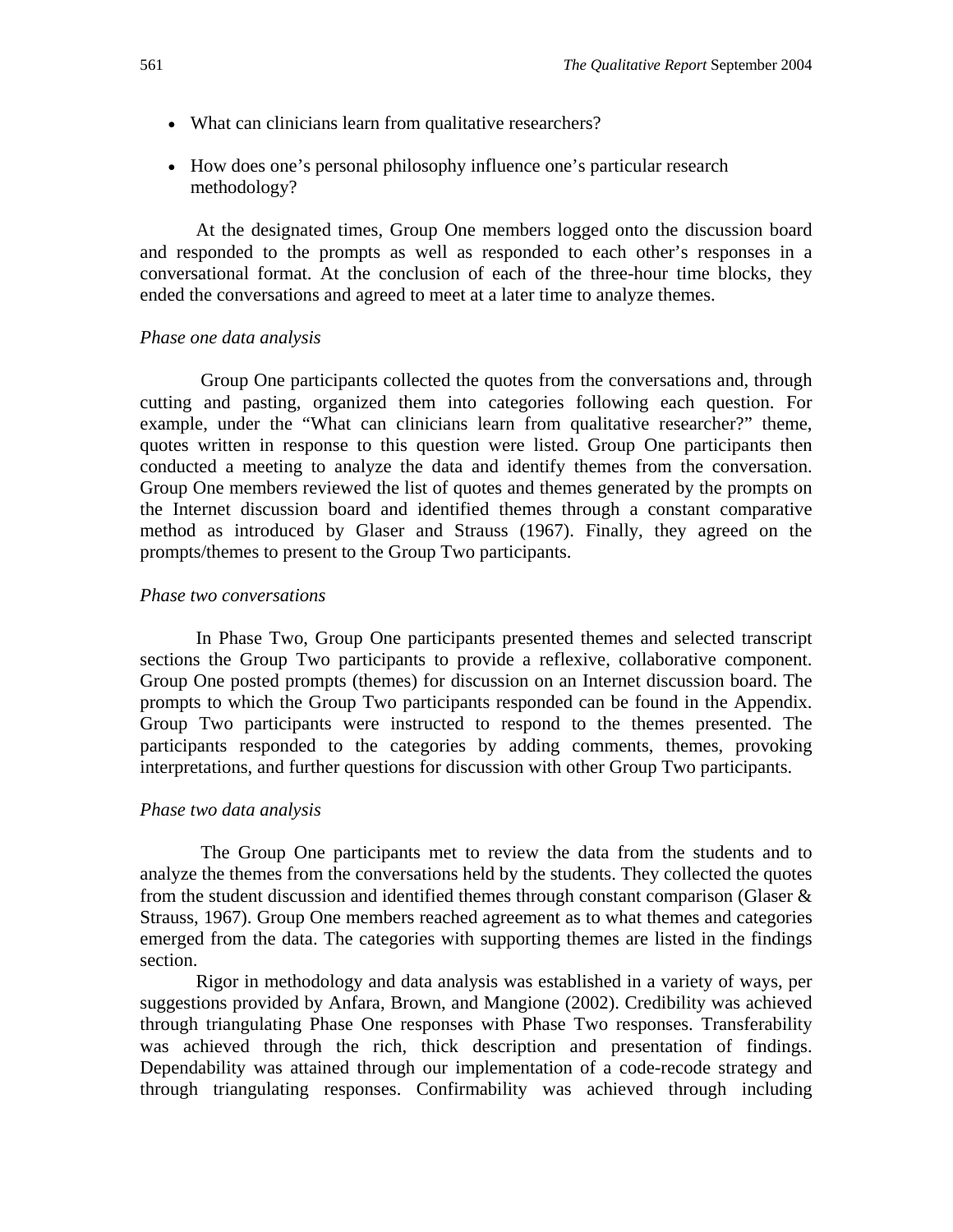reflexivity in the findings, meaning that we explored how the findings would impact us as students, impact us as researchers, and those individuals receiving these findings. Consistent with collaborative language inquiry, we continually reflected on our comments. At the same time, we were inviting others into the conversations and offered the opportunity for them, too, to reflect on our comments and the comments of others.

#### **Findings**

Three coding categories emerged from the data. They included characteristics of postmodernism, "a new way," and implications. Several themes emerged from the data under each category and are described below.

#### **Characteristics of Postmodernism**

 The participants in this study identified three themes related to their definition of postmodernism: pluralism, the role of objectivity vs. subjectivity, and how knowledge is socially constructed.

#### *Pluralism*

Doherty (1999) identifies pluralism as a defining factor in postmodernism. Wieling et al. (2001) state postmodernism reflects a lifestyle and is regarded as a philosophy influencing personal ideology that "emphasizes pluralism, and local narrative, skepticism and reexamination, deconstruction and hermeneutics." (p. 527). Similar to the present study, the Wieling et al. study stemmed from a conversation that took place in a graduate level class exploring postmodernism in family therapy. Wieling et al. ask "Would you please share with us your understanding of postmodernism?" (p. 529). A theme identified under this category was that postmodernism consisted of shared meanings.

 In the present study, pluralism was also identified by participants in both phases as being critical to postmodernism through its flexibility and allowance for change. One student highlighted this theme when he stated:

Postmodernism can make an important contribution to society, not only by interpreting the reflection of realities in policy and research, but also by providing guidelines to integrate separate experiences and to strengthen insight that help explore the truth.

The freedom postmodernism allows researchers and clinicians is viewed by student as a significant contribution in both family therapy research and larger society. The flexibility of postmodernism allows therapists and researchers to consider multiple perspectives, enhancing researchers' and clinicians' explorations of meaning.

Postmodernism encourages the acknowledgment of multiple realities through exploring them in a variety of contexts and uncovering the variety of meanings, considering individuals within context (Lax, 1992). Participants in the present study also believed the consideration of context an important characteristic of postmodernism. The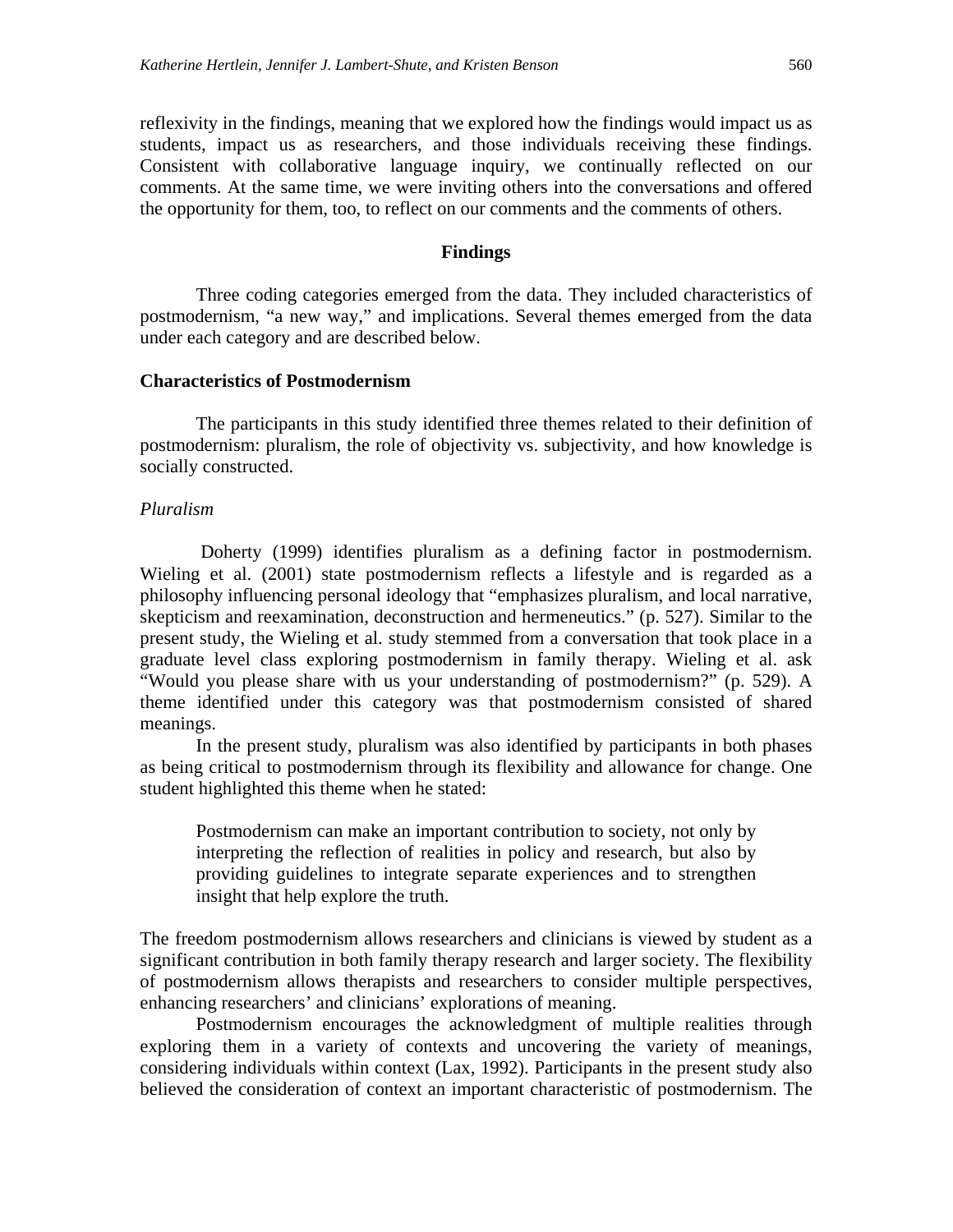following statement from a student participant evidences the recognition of such: "…[the] postmodern approach is dependent more on the contextual experience provided for the participants than a preconstructed (however loose) methodology." Researchers should be aware of the context in which the individuals exist rather than depending on a standard, one-size-fits-all methodology to guide their research.

#### *Objectivity vs. subjectivity*

 Objectivity and subjectivity are often discussed in the context of postmodernism. Postmodernists share beliefs and knowledge about how the world works as opposed to understanding only one objective position (Lax, 1992). Hoffman (1992) states: "[Social constructionists] charge that we cannot ever really know what 'social reality' is, and that therefore traditional scientific research, with its tests and statistics and probability quotients is a pious hope if not a downright lie." (p. 9). Participants in the present study identified the theme of objectivity and subjectivity as being critical to the definition of postmodernism. As one student stated:

Even beyond theory, it seems like modernism and postmodernism are ways we approach this work in general. As researchers and practitioners, do we believe in objectivity? Are we experts? Do we believe in absolute truth? Is there flexibility in that thinking? Does everything exist as a social construction?

Other participants applied the theme of objectivity and subjectivity to the idea of a family. For example, one participant stated: "Is it assumed that postmodernists would agree on what constitutes a family?" Similarly, postmodernism was also associated with the relativity of knowledge and truth. Kristen commented, "The truth is relative." in describing a personal interpretation of postmodernism. What one individual, researcher, or family defines as "truth" can and often does vary from one family or individual to another.

#### *Social construction of knowledge*

Postmodernism moves from understanding broad knowledge and emphasized the creation of knowledge (Doherty, 1999). Postmodern thinking focuses on narratives and texts (Lax, 1992). Social constructionists see concepts and ideas being generated through languageexchange – ideas and interpretations about the world come out of conversation (Hoffman, 1992). The social construction of knowledge appeared to be associated with postmodernism for the participants in the present study. Some participants, though they agreed that language was a component of postmodernism, challenged postmodernists to examine their own language in regard to postmodernism. One student stated:

I find myself readily agreeing with the postmodern notion of using language that doesn't distance you from your audience. I just think postmodern researchers should stand meta to their own process a bit more than they do. I think that postmodern researchers (at least many of the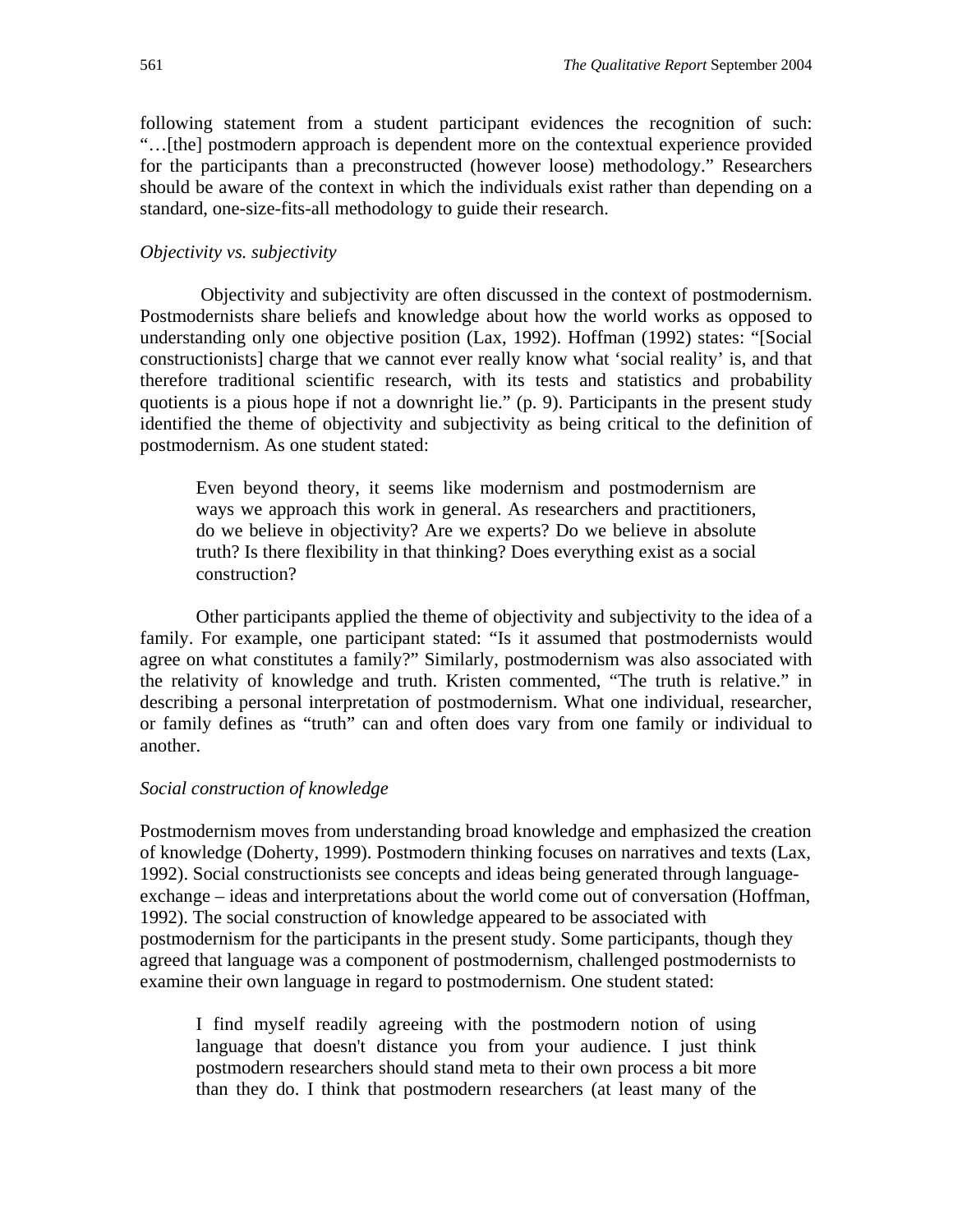prominent ones) often use language and introduce concepts that will not be digested by anyone other than graduate students having philosophical discussions in their classes. And those who do digest and retain it may find the philosophical goals of postmodernism (not be an expert, co-construct rather than direct, etc.) a little confusing.

Language appears to be an important component in understanding postmodernism; language might be one vehicle in which the family therapy researchers can connect the bridge with the families they study, and accomplishing this through an acute awareness of the language the family uses, but also the language the researchers themselves use.

#### **What is Postmodern Research?**

Several themes emerged in trying to determine what constitutes postmodern research. These themes included the role of the researcher, qualitative methods, quantitative methods, feminist research, flexibility of methodology, and a new way.

#### *Role of the researcher*

 The decisions and judgments concerning a study reflect the philosophical orientation of the researcher, thus influencing and guide an investigation whether stated or not (Hoshmand & Martin, 1995; Krasner & Houts, 1984). The role of the researcher provides guidance and judgments about the way method will influence the investigation, as illustrated by Kristen when she stated: "Beyond theory…postmodernism are ways we approach [research] in general. As researchers and practitioners, do we believe in objectivity? Are we experts? Do we believe in absolute truth? Is there flexibility?... Does everything exist as a social construction?

Postmodernism may also influence methodology. Katherine "believe[s] the research question, as opposed to my personal philosophy, will guide my research methodology. For example, I tend to ask questions that are best answered in quantitative means." In contrast, Jennifer stated:

I believe that no matter what research we are doing, qualitative or quantitative, that the research and its questions are guided by our values. Those values might be about being objective and not letting our values interfere with the results but these then determine the type of method that are used and how the data is collected and analyzed.

One student illustrated a mutually inclusive view of the self of the researcher and methodology when he/she stated: "I think it is a two way street. Sometimes research informs the paradigm and sometimes the paradigm is what inform the research." There are currently a variety of methods to use when conducting research, yet little consensus on how a method is chosen as witnessed in our conversation.

At the start of the conversation, Group One participants did not agree on the role of the researcher; however, through the continued discussions, the role of the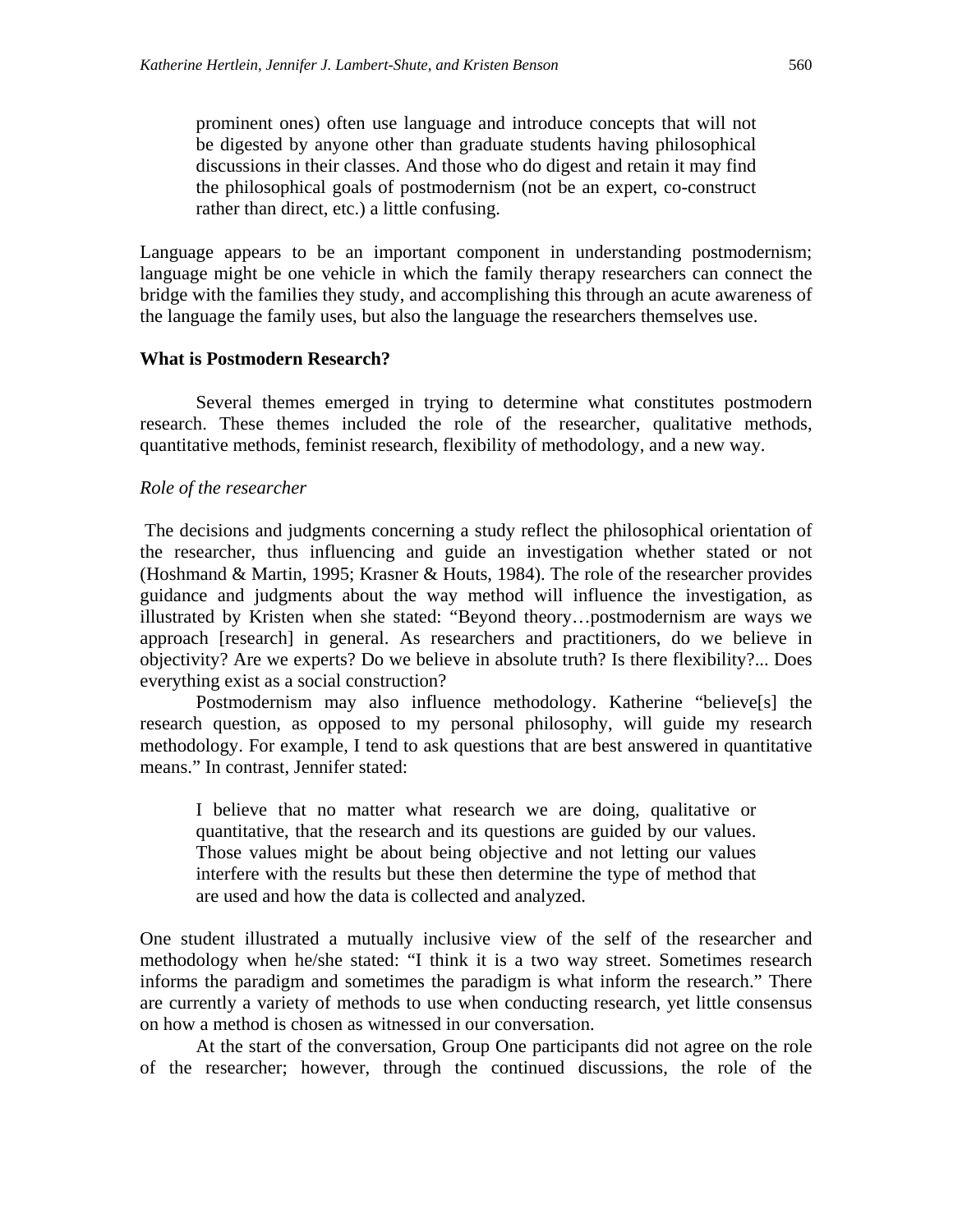investigators appears to be vital in postmodern research. Katherine rethought her previous position and later stated:

I agree, what is of interest to you as a researcher is something that is embedded in your personal system. For example, one of my strong theoretical frameworks in therapy is Bowen's family system's theory. I initially didn't connect this to research until just now, but as I look at my research in family therapy, I have used family systems theory as a guiding theory for my questions I develop about systems behavior. So for me, yes, I think my philosophy leads my work.

The belief that paradigm influences research and methodology was also reflected during the conversation as one student illustrated "I think that our research topics…[are] largely influenced by our world view. I think that our research methodology is largely influenced by our personality (or self)". Methods are linked to philosophical assumptions whether it be deciding the population to study, what questions to ask, or in the selection of topic (Hoshmand, 1994).

Postmodernism also calls for reflection, as Kristen illustrated the role of a postmodern researcher as one who "is no longer an objective observer. The researcher has influence and ideas about the research...and see[s] what these findings mean to those we are studying and how we as the researcher find meaning as well". Doherty (1999) also stated that the role of a postmodern researcher is one who articulates the values and assumptions underlying their work. Thus, a postmodern researcher should ask and answer questions such as these to better articulate the assumptions that underline their work. In answering these questions a researcher can identify their beliefs informing how they conduct research. Formerly, a researcher's beliefs may have remained unstated since the consensus of the field was that objectivity is obtainable. Postmodernism has exposed us to our naïve belief that what we believe is immaterial to our research (Doherty, 1999).

#### *Is it qualitative?*

When offering examples of what we believed postmodern research was, several examples appeared to highlight how closely postmodernism and qualitative research are linked. For example, as Group One responded to the "what is postmodern research" statement, items such as "ethnographic focus groups, hermeneutics, collaborative language, and discourse analysis" were the first to appear. The idea of qualitative methods being readily identified as postmodern research could be related to the assumptions that are part of qualitative methods (Doherty, 1999). These assumptions allow for multiple valid perspectives, highlight uniqueness, appreciate the unrepeatable, and acknowledge the bias of the researcher (Gilgun, Daly, & Handel, 1992; Rosenblatt & Fisher, 1993; Rosenau, 1992).

#### *Is it quantitative?*

The assumption during Group One's conversation was that postmodernism could not be applied to quantitative research. Yet this seemed to contradict the very ideas that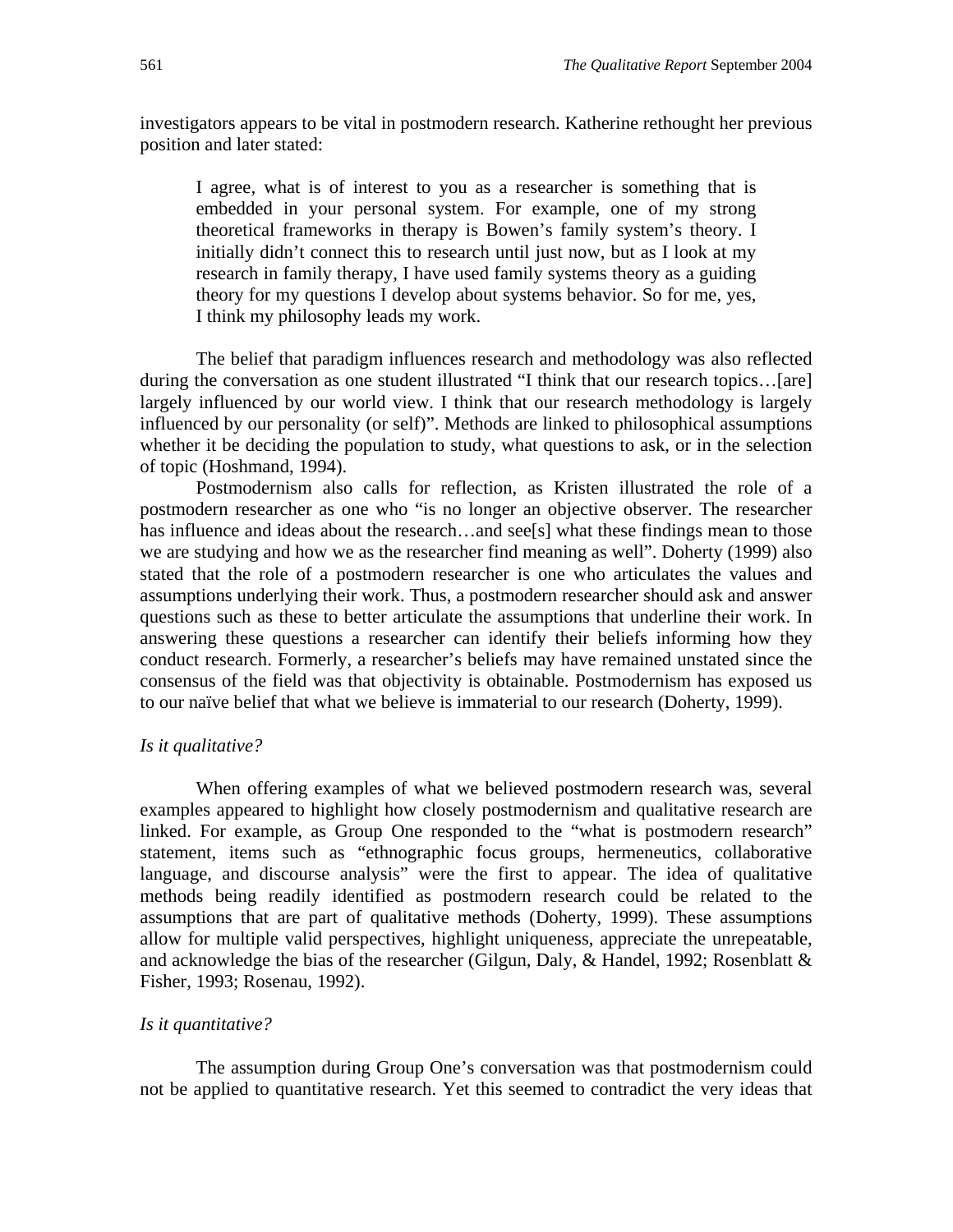are part of the postmodern philosophy. The ideas include that there are many different viewpoints and each is valid (Doherty, 1999). These concerns were raised during the conversation by Jennifer as she asked "…qualitative and postmodernism seems to go hand and hand and I wonder that if this is so then it leaves out the quantitative researchers….Can …quantitative research and postmodernism…work together". Students also identified that they learned qualitative and quantitative methods as two separate distinct entities. Thus, when thinking of postmodern research, the farthest thought from their minds were quantitative methods, even though these methods can be influenced by postmodernism. Katherine highlighted that:

 …latent variable modeling is informed by postmodernism, probably more than any other methodology in the quantitative world…Latent variable modeling typically involves a theory base…you have to have some idea, theoretically, of the variables you think are related to a phenomenon…This is also true for those doing postmodern types of research. Typically, they don't work form scratch, but from some understanding of a phenomenon.

Katherine voiced ideas expressed by Doherty (1999) who stated that postmodernists do not necessarily dismiss sophisticated quantitative methods – only the assumption that such methods yield 'privileged' data. Consequently, it is not the methods that postmodernists disagree with, but rather how the knowledge constructed by the researcher using this type of method is written in a way that states as if it is the truth. Katherine responded by saying:

there are a variety of ways to test hypothesis…You can have one hypothesis understanding meaning for a certain group about…a phenomenon and test that in a qualitative or quantitative way which ever best answers your specific question or fits best your personal philosophy.

 The conversation on postmodern research concluded with the idea that postmodern research does not have to be qualitative in nature for multiple perspectives to be viewed.

The conversation regarding postmodern research developed from a monolithic view of how postmodern research can be conducted. During the course of our conversation, however, the methods do not necessary dictate the lens. The lens can dictate the way methods are used. Jennifer illustrated how quantitative methods can be used with a postmodern lens by having the researcher "go to clinicians and say this is what I found after analysis get their thoughts about the results [and] use it... to help inform [the researcher] write the implications section of the paper". Katherine also highlighted the fact that she is a quantitative researcher however, that does not mean she is not a postmodernist:

I am a quantitative researcher, I am not a positivist. I think that you can certainly find ways to quantify experience while still realizing that there is not one sole experience worth quantifying. I think all researchers,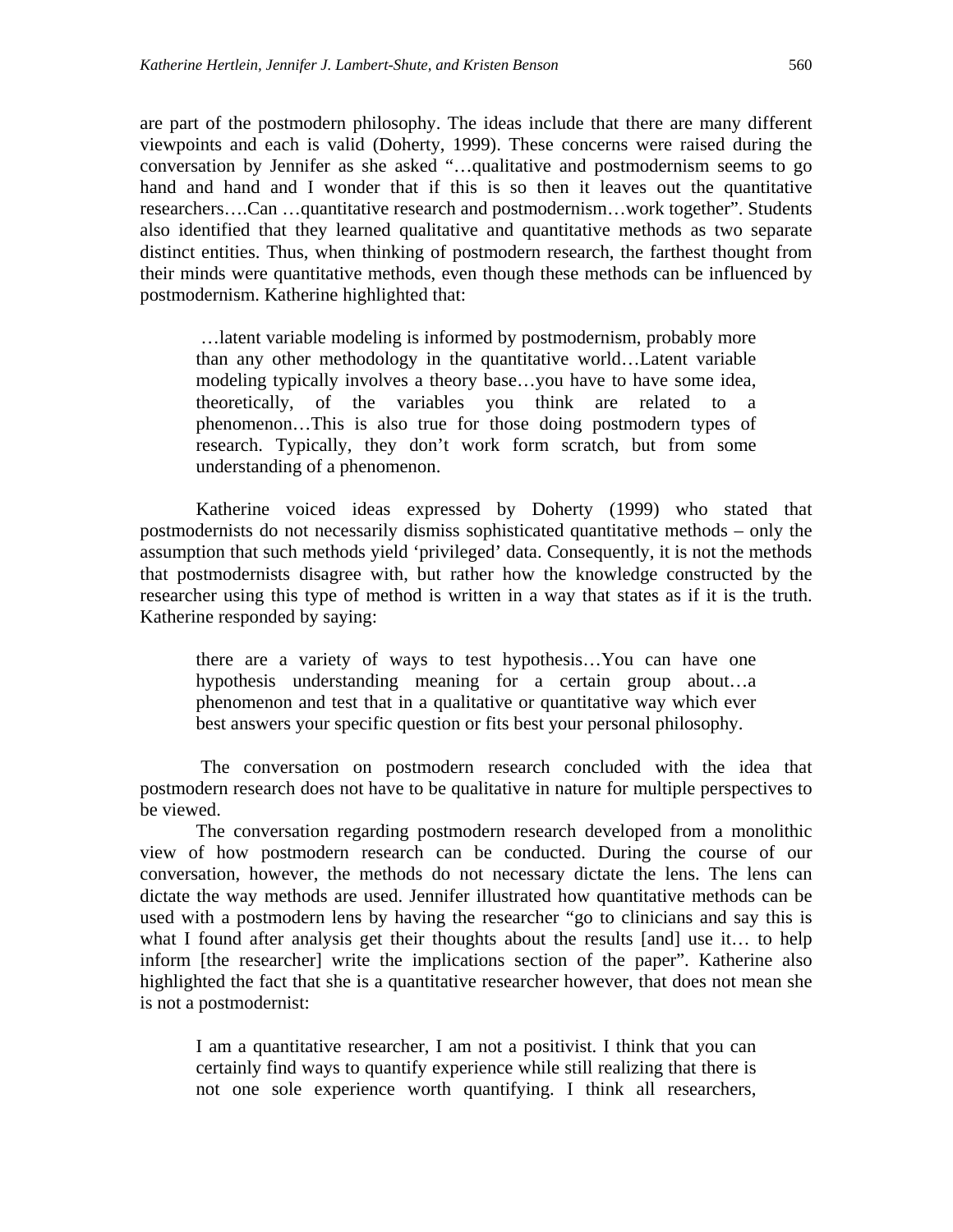quantitative, qualitative, etc., need to keep their eyes and ears open to understanding multiple perspectives.

It is possible the dichotomy between quantitative and qualitative methods is not a given when using postmodernism.

 The conclusion drawn during the conversation has also been espoused by feminist postmodern epistemological approach calling for an approach that is open and inclusive regarding research methods (Allen & Barber, 1992). "Rather than becoming bogged down in the competing prescriptions of those who would set up qualitative and quantitative in an exclusive duality, postmodern feminism accepts the tension between the two methods" (Allen & Barber, 1992, p. 9).

#### *Is it feminist?*

The feminist paradigm seems to be closely related to postmodern philosophy. Ideals contained in postmodernism such as deconstruction provide a way to challenge values and ideas that have been established as natural or absolute by society (Hare-Mustin & Marecek, 1988; Scott, 1990). Considering beliefs and applying these concepts to research, postmodern feminist are committed to plurality, reject the notion of one privileged standpoint, and challenge the idea that women's experiences are determined only by gender (Allen & Baber, 1992). During the conversation discussing postmodern feminist and family therapy research, Kristen described a research study that could investigate "…how gender roles are socially…constructed within the family" or:

conducting a study of married women who have full time careers and run the household (because they are expected to) by holding focus groups to capture their [experiences] and develop themes as to how this impacts their marital satisfaction, therefore identifying areas for clinical intervention.

Postmodern feminist allows for multiple ways of conducting research while also attending to gender, class, and race in understanding families (Allen & Baber, 1992).

#### *Flexibility of methodology.*

The conversations seemed to only reflect qualitative or feminist-informed methodologies as a way to conduct postmodern research conversation regarding what is postmodern research. Yet the idea that postmodern research can only be qualitative seemed counter to what postmodernism espouses. To grapple with this idea, one must develop a deeper understanding of postmodernism in that it can fit into any research method. Consequently, postmodern research is qualitative, quantitative, feminist, and many others. Postmodern states that there are multiple perspectives and each is valid.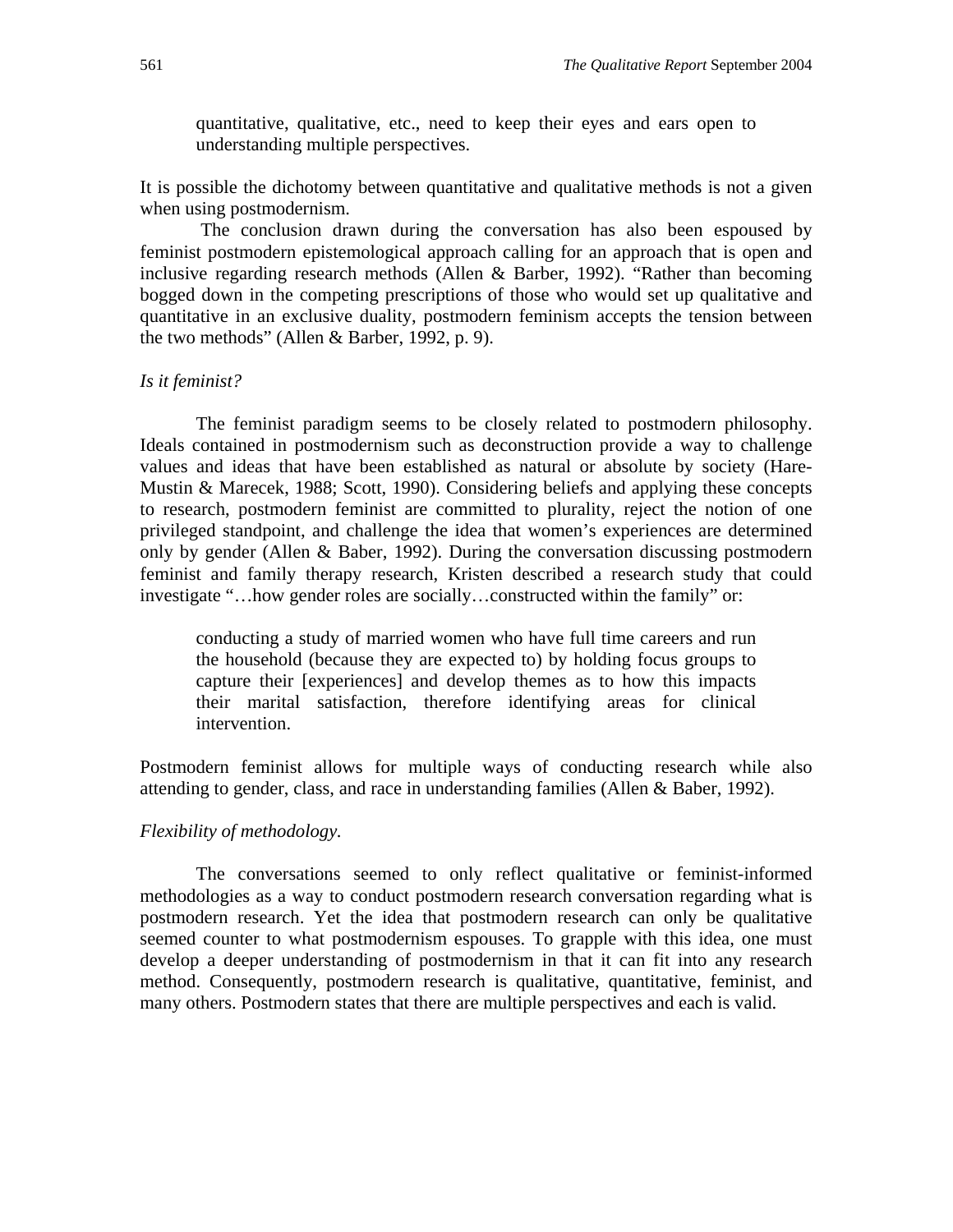#### "A new way."

As a result of the discussion on postmodern research, all participants alike were able to see the illusion of the dichotomy between qualitative and quantitative methods. Katherine discussed how:

there are a variety of ways to test hypothesis….You can have one hypothesis [such as] understanding meaning for a certain group...and test that in a qualitative or quantitative way. Which ever best answers your specific question or fits best with your personal philosophy or theoretical framework.

 Postmodernism perspective supports the existence of diverse and seemingly contradictory research methods (Doherty, 1999). Therefore, the determination if a method is postmodern is not based on type of methodology but rather on the researcher. The researcher's beliefs and values ultimately guide and dictate the flavor of the research.

Additionally, the "new way" perspective presents researchers and clinicians with many tools to understand families while also offering a theoretical framework to guide research. This perspective is unique in that any theoretical framework can be valid and useful as long as one acknowledges his/her paradigm and does not assume that this method or theoretical framework will yield "privileged" data (Rosenau, 1992).

The postmodern perspective provides marriage and family therapists "a new way" to look at research. The client is part of the research process. Jennifer discussed what postmodern research would like when the client is also an integral part of the investigation:

[Postmodern] research could be [to] see how the therapists [language] may change over time and start to use the same types of words as the [client]. Or maybe the client uses a certain metaphor for the way they…feel and this then gets used by the therapist or vice versa.

Postmodern research in family therapy can be a recursive process and adheres to the cybernetic properties to which marriage and family therapy prescribes. The system of therapists as researchers informed by their client population and clients as active participants in the process exemplifies a both-and perspective with both taking part, forging a "new way."

#### **Postmodern Qualitative Research and Clinicians**

#### *Clinician-researcher gap*

The clinician-researcher gap is an important concept in the field of family therapy (Sandberg, Johnson, Robilia, & Miller, 2002; Sprenkle & Moon, 1996). Pinsof and Wynne (2000) state couple and family therapy research is often too distant from the actual therapists' experiences and does not provide meaningful information for affecting treatment. Additional explanations of contributions to the gap include clinicians who are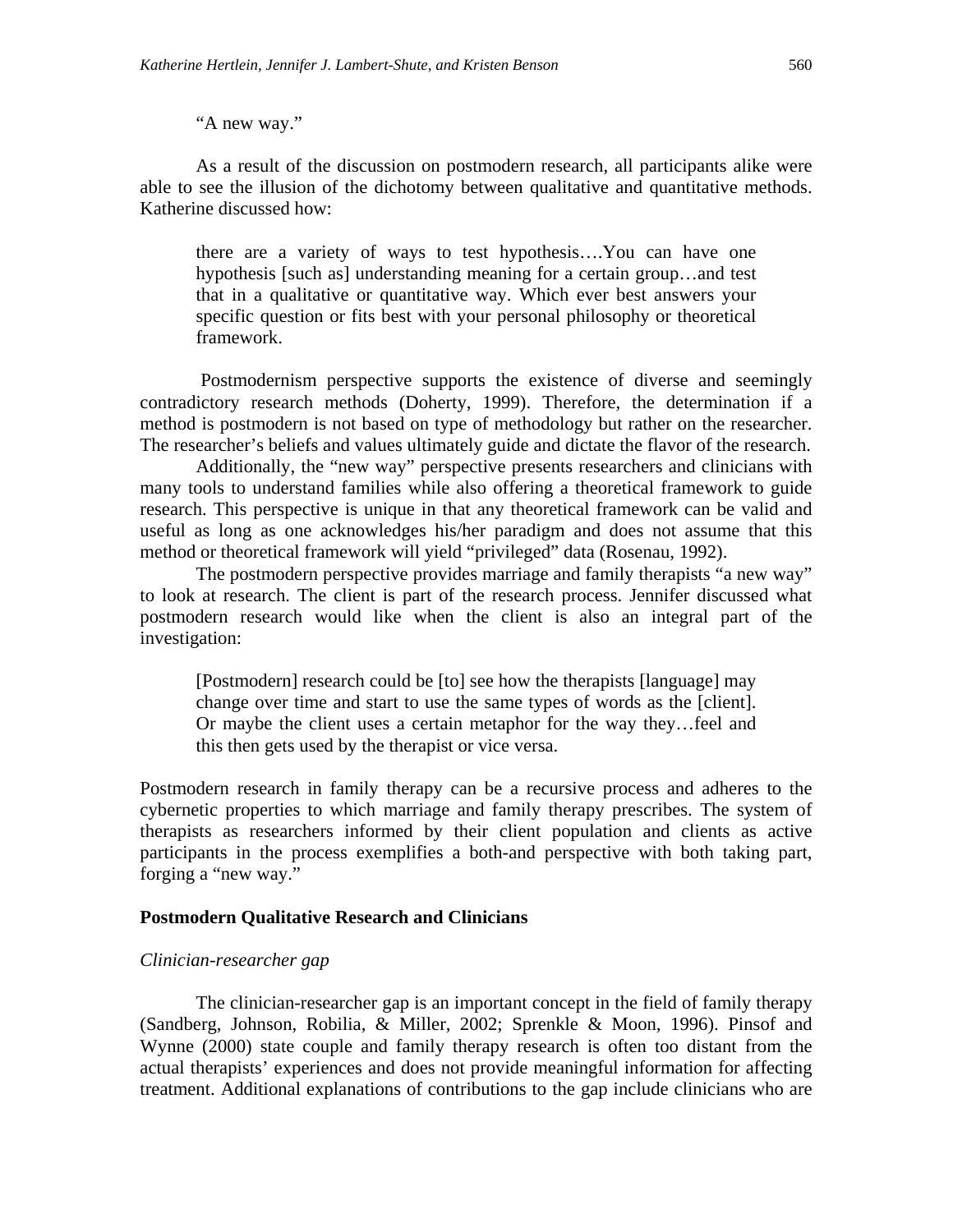frequently unwilling to cooperate in clinical research and researchers who use and develop confusing techniques while not being clear or engaging about the clinical implications of their research (Johnson, Sandberg, & Miller, 1999). Sandberg et al. (2002) suggest researchers can build collaborative relationships with clinicians by tailoring research to benefit the needs of practicing clinicians. As clarity about postmodern in both research and practice becomes more apparent, marriage and family therapists have the opportunity to bridge the gap that exists between researchers and clinicians.

#### *Clinicians and researcher can learn from one another*

Kristen identified commonalties in that both seek to gain an in-depth understanding of the client/research participant experience in saying, "What is done with the collected information is what draws the distinctions between research and clinical practice." Katherine discussed that qualitative research can "offer [clinicians] innovative ways to solicit client stories." She stated that clinicians can offer qualitative researchers "a model for listening, being empathetic, and other techniques to solicit information." Kristen explained:

A step needed to close the researcher gap would be the language used to relay information. Clinicians who are not well versed in statistical data outputs may have difficulty... another step might be including the nonresearched ideas of full-time clinicians to guide the questions of researchers.

In other words, students believe that qualitative research can provide a bridge between clinicians and researchers. Researchers can offer clinicians a variety of ways to guide client interviews and to ask questions. Clinicians can offer researchers guidelines for interviewing research participants in a way that communicates empathy and understanding.

#### *Language impacts the gap*

Another theme that was identified through the conversations was the impact of language on clinicians and research. Postmodernism and its language can also impact clinical language. One student explained by stating:

I feel that postmodern ideas are extremely prevalent in our field in particular, and have defiantly helped close the aforementioned gap. Modernists ideas have long been represented in scholarly journals, aimed primarily at the academy. Postmodern ideas seemingly find their way into professional books and more reader-friendly journals, which may have a bigger impact on practice than does the former.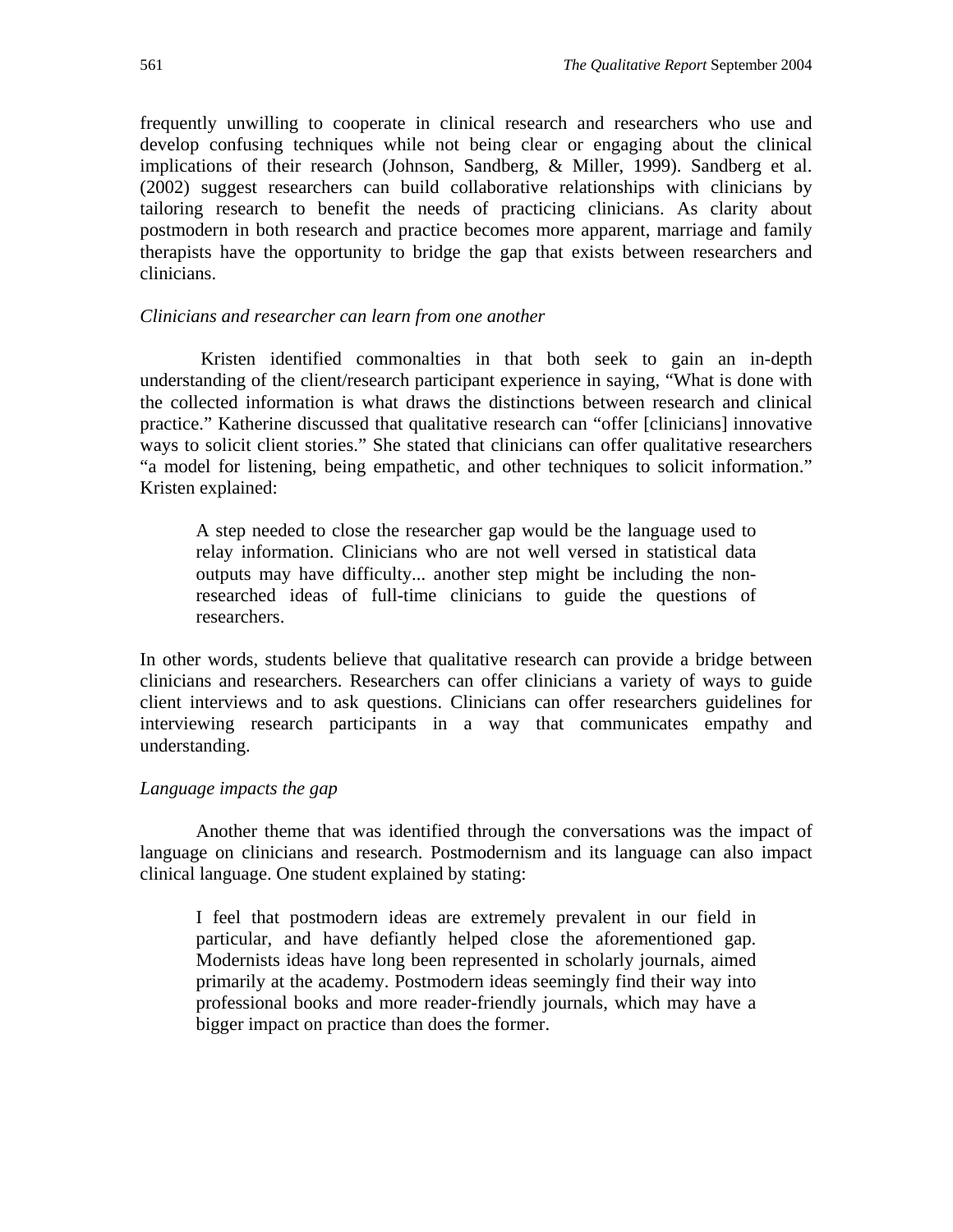Communication of ideas can be key in understanding family therapy research findings. The findings in this study suggest that making language clinician-friendly can help bridge the clinician-researcher gap.

#### *Toward methodological pluralism*

Sprenkle and Moon (1996) declare a multi-methodological bias and state, "The mixed methods allow researchers synergistic interplay between quantitative and qualitative approaches to research" (p.15). They suggest moving toward pluralism, which encompasses stating and accepting a wide variety of research methods (Sprenkle & Moon, 1996). Findings of this study also suggest that incorporating an emphasis of mixed research modalities may help to bridge the clinician-researcher gap. In the present conversations, students discussed uniting qualitative and quantitative research. Kristen elaborated: "maybe it is a matter of more research collaboration, conducting studies that give meaning to numbers." Jennifer supported this when she stated: "if we only believe that qualitative research can bridge this gap, the field will be finding itself in the same place with [only] the ability to answer some questions and … see parts instead of the whole." Another student added, "I agree, it's a both/and. I think each has flaws, and when they come together in a multi-method [manner], it's the best of both worlds." Clearly, students view studies that incorporate meaning with statistics as a way to see more parts of a whole.

#### *Marriage and family therapy training*

 Training programs have the potential to make a substantial impact on the ways students view research and clinical practice. None of the authors were trained in qualitative research at the master's level, and one author was heavily trained in quantitative research. Katherine stated: "it would be better to relate the value of all research and findings to clinical practice in master's programs." Kristen illustrated similar ideas: "clinicians are often master's level. Emphasizing how research and clinical are connected could be valuable in creating a systemic outlook. The whole is greater than the sum of its parts." Marriage and family therapists should consider the basis of the field, family systems theory, and look at research and clinical practice as parts of the whole.

Combining research and clinical training can be made possible by adapting elements of the scientist-practitioner model. The scientist-practitioner model was borrowed from clinical psychology training and places equal focus on research and clinical practice (Crane, Wampler, Sprenkle, Sandberg, & Hovestadt, 2002; MacEachron & Gustavsson, 1997). Crane et al. describes the scientist-practitioner model in marriage and family therapy training as three interrelated roles that "include the roles of consumer of new research findings, evaluator of one's own clinical practices, and researchers who contributes to the professional literature through evaluation of one's own clinical work" (p. 75). Katherine further illustrated this when she stated:

...most clinicians are already doing research but they just don't know it... Everyone as they conduct therapy thinks about what went well, what did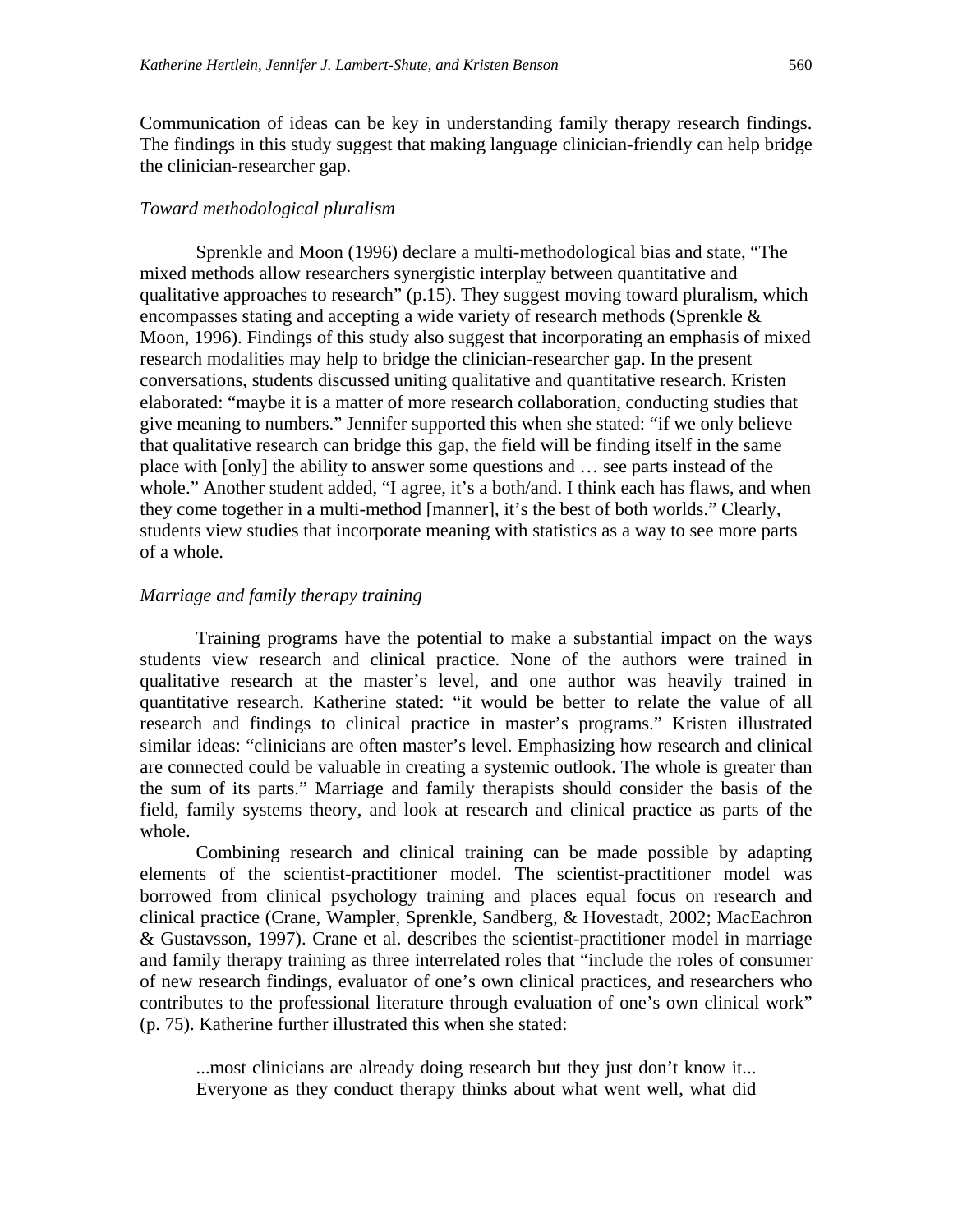not go well, why did this intervention work... clinicians ask these questions which are process questions they are just not formalizing the process.

 Although a direct application of the scientist-practitioner model has been suggested for marriage and family therapy doctoral programs (Crane et al., 2002), the elements of the scientist-practitioner model be incorporated into master's level training programs in order to create better understanding of research and increase likelihood of utilizing research findings as practicing clinicians. Katherine stated: "I am suggesting that the instructors help us to realize that we are already doing both." The scientistpractitioner model can help master's students create balance of research and clinical practice and recognize there interconnectedness.

 Crane et al. (2002) discuss problems with research classes taught in other academic disciplines that support the findings of this study. Kristen stated:

...as students we are so busy learning [research] methods in other disciplines (farming out) that we are not taught how to take these methods and use them as clinicians [conducting research]. It is as if we are shown how to separate the two instead of learning to combine these roles... future [marriage and family therapists] need to be shown how to connect these goals as one if we are to bridge the gap.

Many marriage and family therapy master's graduates do not have adequate research training and lack the experience of applying research to the field (Crane et al., 2002). The separation of clinical and research in training can lead to the creation of dichotomous thinking. Clinical and research practice may be viewed as either/or rather than both/and when they are taught separately.

#### **Discussion**

Postmodernism is composed of three overarching categories, as identified by doctoral students. First, students believed pluralism was an important component of postmodernism, but specifically in postmodern research. Pluralism referred not only to methodology, but also in the manner in which the researcher views the participants within context. Subjectivity was also an identified component of postmodernism because of postmodernism's acknowledgment of more than one truth. Finally, students saw the social construction of knowledge as a component of postmodernism. In the view of students, knowledge is socially constructed through language. However, it is also the responsibility of postmodernists to look at how their own language influences how individuals in other contexts view them.

 Several aspects characterize postmodern research, in the views of students. Students believed that researchers had the responsibility to understand their underlying values and beliefs that guide their work. Students also provided ideas identifying what postmodern qualitative and quantitative research would look like. Postmodern qualitative research was identified as being studies that highlighted uniqueness, acknowledge researcher biases, and were appreciative of different strategies to collect data. Some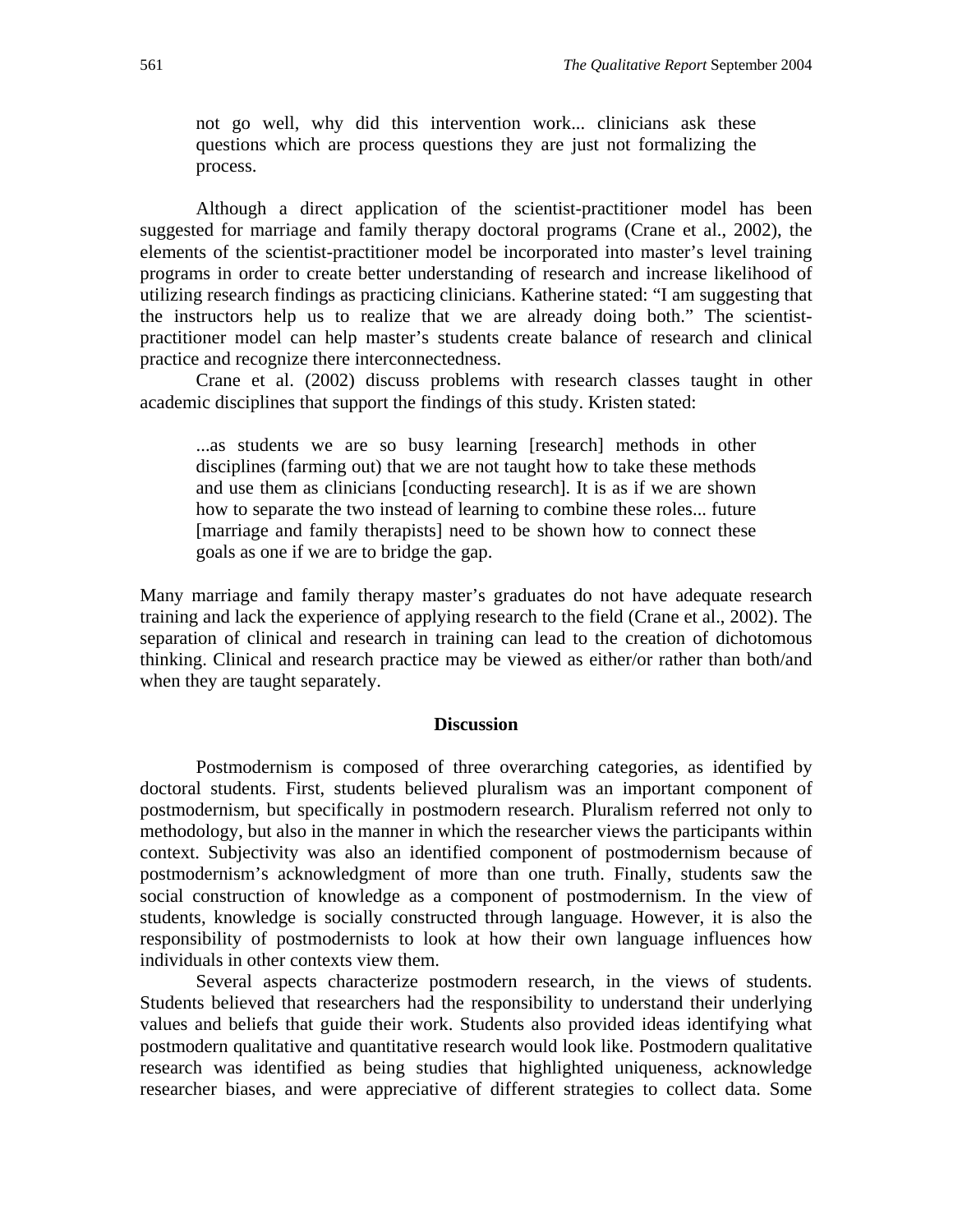specific designs tied with postmodern qualitative research included ethnographic studies, collaborative language, and hermeneutics. Postmodern quantitative research would be characterized by researcher's openness to a variety of ways to test hypotheses. Feminism was also identified as a specific type of postmodern informed research. Finally, postmodern family therapy research, in the eyes of students, possesses a flexible methodology, translating to a "new way" of conducting research by including the clients as participants.

 Finally, several themes were identified under the category of how clinicians and researchers are impacted by postmodern theory. The clinician-researcher gap is evident in marriage and family therapy, but postmodern qualitative research can provide ways in which to bridge the gap. First, clinicians and researchers can learn from one another. Both can provide the other with better ways to interview clients while communicating empathy and soliciting stories. Paying attention to language as researchers was also identified as an important component in bridging the clinician-researcher gap. Students also reported more studies involving methodological pluralism will help to make the family therapy research more applicable to clinicians.

#### **Implications for Training**

Increasing understanding of postmodern influences on family therapy research is valuable in connecting the clinician-researcher gap. Helping students to understand postmodernism, postmodern qualitative research, and how relating clinical work to research in training programs can help to bridge the clinician-researcher gap.

There is a significant divide between researchers and clinicians in the field (Pinsof & Wynne, 2000), which may explain the division in training programs. Doctoral level clinical psychology students are introduced to a scientist-practitioner model that incorporate equal aspects of research and practice into training (MacEachron & Gustavsson, 1997). Although MacEachron and Gustavsson (1997) argue for a revisioning of this model to shift to a practitioner center stance and include more qualitative research methods, students are able to recognize that what model fits in academic settings is different from what fits in practice.

Students' perceptions of research and clinical practice are greatly influenced by the ways these concepts are introduced in marriage and family therapy master's training programs. Adapting aspects of the research-practitioner model can help students gain a better understanding by incorporating a balance of both clinical and research. Helping students recognize ways in which research is connected to clinical practice can help promote the use of research findings when they become clinicians. By allowing students to identify the common goals of research and clinical practice within the academic discipline of marriage and family therapy, students will be better able to connect the various aspects that contribute to the field.

#### **Challenges**

 Using the Internet as a qualitative tool to collect data has many advantages, yet it is not without challenges. One pragmatic challenge that we faced in this project was a technological disadvantage for one of the authors. One author had a slower Internet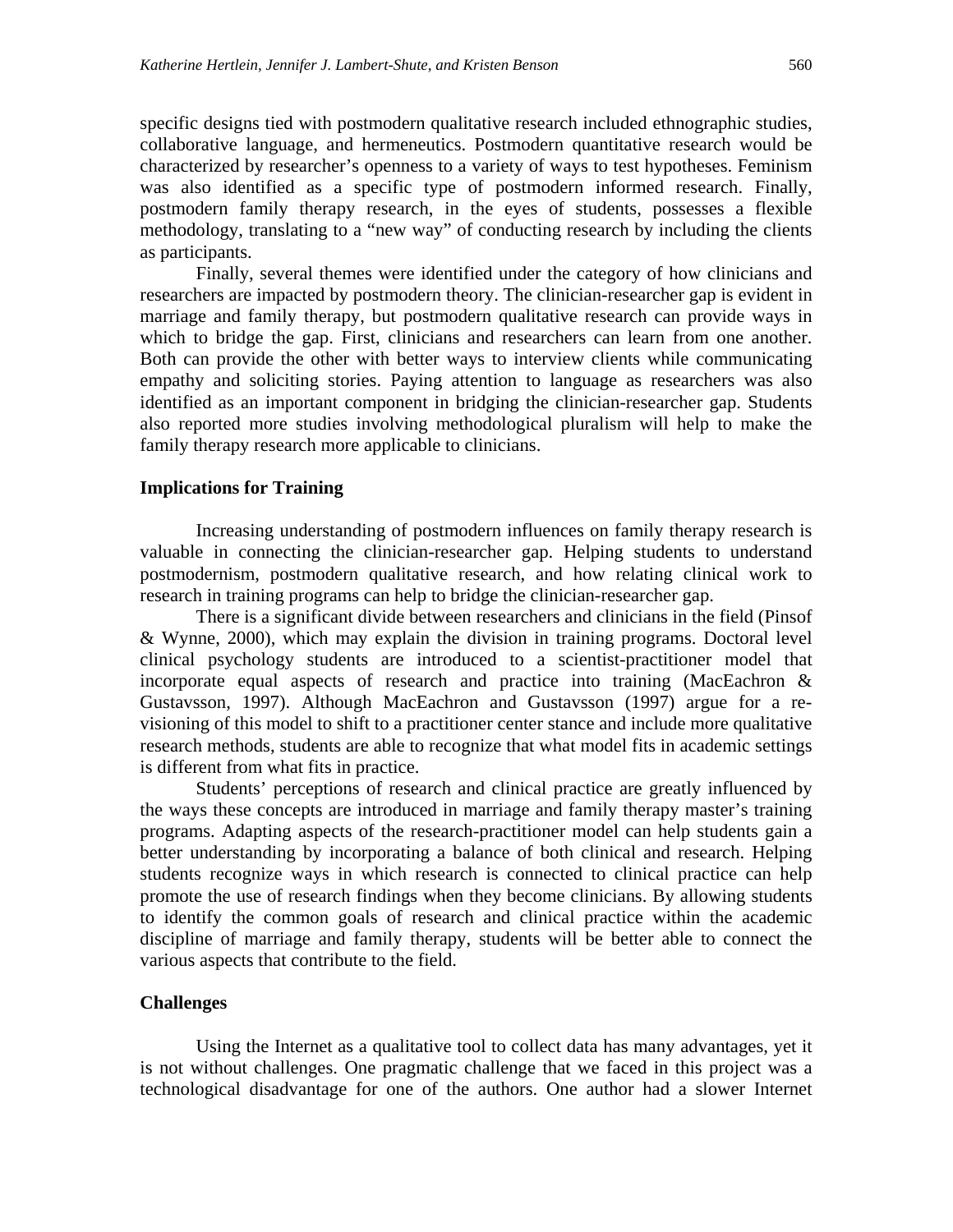connection than the others. This resulted in confusion, frustration, and less responses from this researcher. Additionally, collecting data in this manner loses context of the dialogue. In this forum, there are no non-verbal communication and other environmental cues that usually occur between people in conversation. The Internet relies heavily on written communication to express ideas and beliefs. Though there were some limitations with this type of data collection, we believed the benefits and fit for the theoretical grounding (collaborative and reflexive) outweighed these challenges.

 We also would consider using a different yet similar postmodern approach in the future. Postmodernism shaped this study by allowing the researchers flexibility and the freedom to explore students' understanding in a non-objective way, which permitted reflections of meaning that captured students' true experiences.

The present study, though tentative, presents some important findings about the way the next generation of family therapists views the role of postmodern qualitative research in family therapy. As postmodern approaches to qualitative inquiry have become more popular, some authors have discussed the current development of a postpostmodern qualitative research era, where there exists no common or mutually understood paradigm to which all social scientists can ascribe (Lincoln & Guba, 2000). Just as postmodernism formed as a response to modernism, post-postmodernism is a response to postmodernism. Qualitative research has shifted to challenge the social sciences to consider morality in terms of race, class, gender, democracy, community and nation (Lincoln & Denzin, 2000). Although the notion of post-postmodernism is important, especially when considering intersections of race, class and gender in qualitative research, we do not feel that these developments challenge the ideas put forth in this study.

Postmodern family therapy research is, in the eyes of students, flexible, complex, influenced by many factors, and has important implications for the future of the field. By forging a "new way" of qualitative research driven by postmodern thought, the field will be able to conduct qualitative research in a way which includes clients in an active participatory process, giving everyone a voice.

#### **References**

- Allen, K. R., & Baber, K. M. (1992). Ethical and epistemological tensions in applying a postmodern perspective to feminist research. *Psychology of Women Quarterly, 16,* 1-15.
- Anderson, H. (1997). *Conversation, language and possibilities,* New York: Basic Books.
- Becvar, D., & Becvar, S. (2000). *Family therapy: A systemic integration.* Needham Heights, MA: Allyn & Bacon.
- Bray, J. N., Lee, J., Smith, L. L., & Yorks, L. (2000). *Collaboratve inquiry in practice: Action, reflection, and making meaning*. Thousand Oaks, CA: Sage.
- Cheal, D. (1991). *Family and the state of theory.* New York: Harvester Wheatsheaf.
- Cheek, J. (1999). Influencing practice or simply esoteric? Researching health care using postmodern approaches. *Qualitative Health Research*, *9*(3), 383-392.
- Cheek, J. (2000). *Postmodern and poststructural approaches to nursing research*. Thousand Oaks, CA: Sage.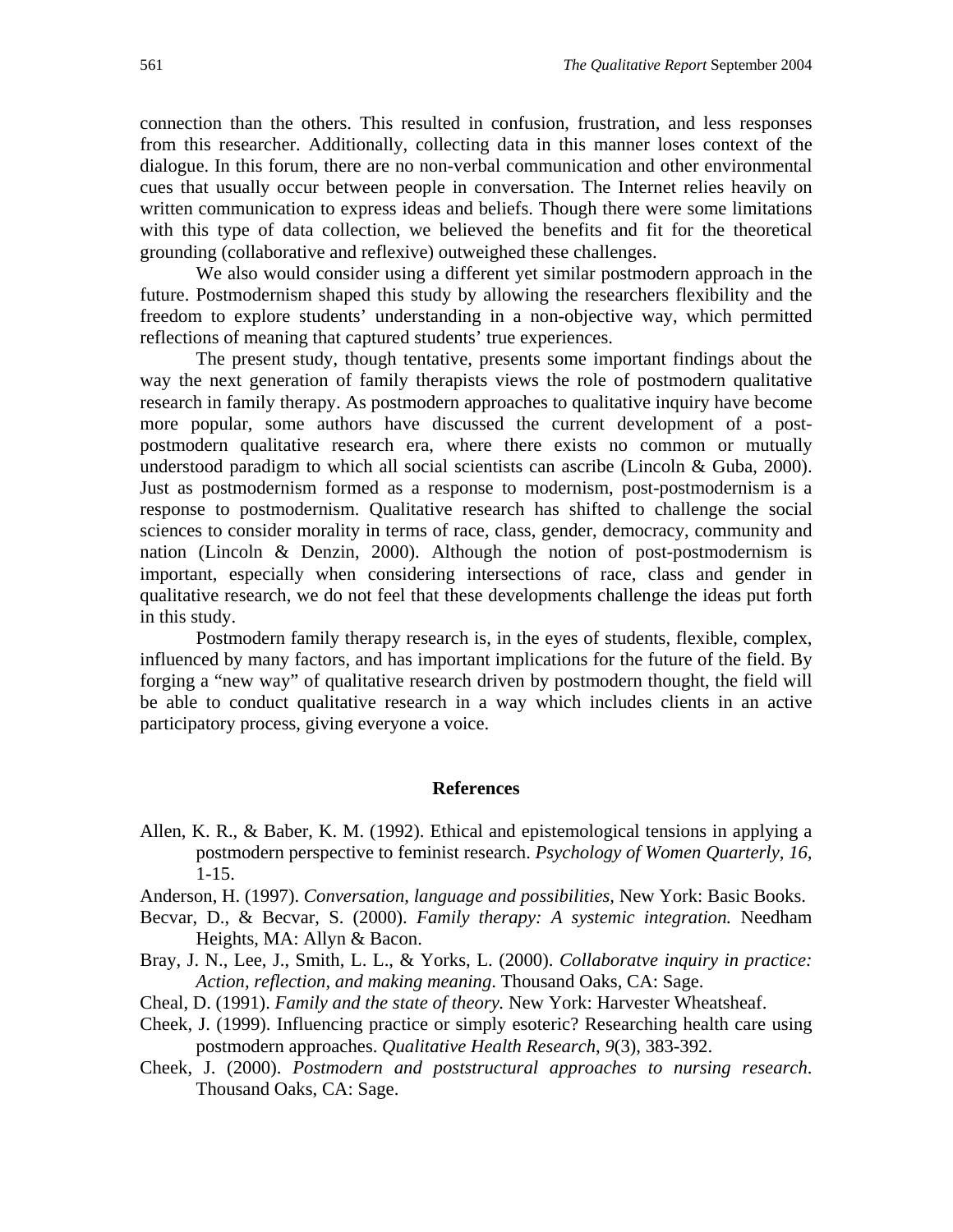- Crane, D., Wampler, K., Sprenkle, D., Sandberg, J., & Hovestadt, A. (2002). The scientist-practitioner model in marriage and family therapy doctoral programs: Current status. *Journal of Marital and Family Therapy*, 28, 75-83.
- Denzin, N. K., & Lincoln, Y. S. (1998). *Strategies of qualitative inquiry*. London: Sage.
- Doherty, W. J. (1999). Postmodernism and family theory. In M. Sussman, S. K. Steinmetz, & G. Peterson (Eds.), *Handbook of marriage and the family* ( $2<sup>nd</sup>$  ed., pp. 205-217). New York: Plenum Press.
- Doherty, W. J., Boss, P. G., LaRossa, R., Schumm, W. R., & Steinmetz, S. K. (1993). Family theories and methods: A contextual approach. In P. G. Boss, W. J. Doherty, R. LaRossa, W. R. Schumm, & S. K. Steinmetz (Eds.), *Sourcebook of family theories and methods: A contextual approach (pp. 3-30). New York:* Plenum.
- Foster, G. (1994). Fishing the net for research data. *British Journal of Educational Technology, 25,* 91-97.
- Fruggeri, L. (1992). Therapeutic process as the social construction of change. In K. Gergen & S. McNamee (Eds.), *Therapy as a social construction* (pp. 40-53). London: Sage.
- Gehart, D. R., Ratliff, D. A., & Lyle, R. R. (2001). Qualitative research in family therapy: A substantive and methodological review. *Journal of Marital & Family Therapy, 27*(2)*,* 261-274.
- Gergen, K. (1991). *The saturated self: Dilemmas of identity in contemporary life*. New York: Basic Books.
- Gergen, K. & McNamee, S. (1992). Therapy as a social construction. London:Sage.
- Gilgun, J. F., Daly, K., & Handel, G. (1992*). Qualitative methods in family research*. Newbury Park, CA: Sage Publications.
- Glaser, B. G., & Strauss, A. L. (1967). *The discovery of grounded theory*. New York: Aldine.
- Gubrium, J. F., & Holstein, J. A. (1990). *What is family?* Mountain View, CA: Mayfield.
- Hare-Mustin, R. T., & Marecek, J. (1988). The meaning of difference: Gender, theory, postmodernism, and psychology. *American Psychologist, 43*, 455-464.
- Hoffman, L. (1992). A reflexive stance for family therapy. In K Gergen & S. McNamee (Eds.), *Therapy as a social construction* (pp. 7-24). London: Sage.
- Hoshmand, L. T. (1994). *Orientation to inquiry in a reflective professional psychology.* Albany, NY: State University of New York Press.
- Hoshmand, L. T., & Martin, J. (1995). Method choice. In L. T. Hoshmand & J. Martin (Eds.), *Research as praxis: Lessons from programmatic research in therapeutic psychology* (pp. 3-29). New York: Teachers College Press.
- Johnson, L. N., Sandberg, J. G., & Miller, R. B. (1999). Research practices of marriage and family therapists. *American Journal of Family Therapy, 27*(3), 239-249.
- Krasner, L., & Houts, A. C. (1984). A study of the "value" systems of behavioral scientist. *American Psychologist, 39*, 840-850.
- Kvale, S. (1992). *Psychology and postmodernism*. London: Sage.
- Lax, W. D. (1992). Postmodern thinking in a clinical practice. In K. Gergen  $& S$ . McNamee (Eds.), *Therapy as a social construction* (pp. 69-85). London: Sage.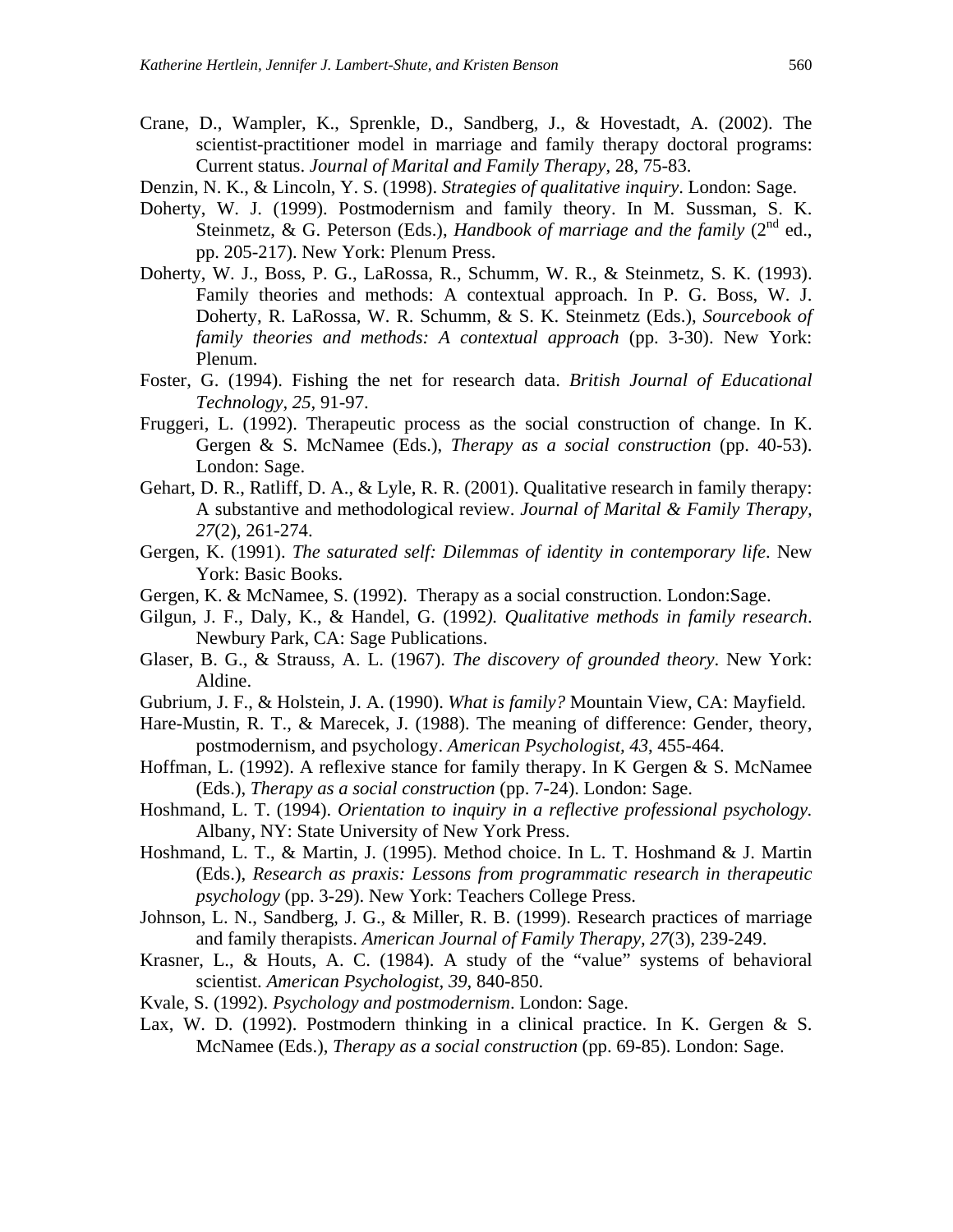- Lincoln, Y. S., & Denzin, N. K. (2000). The seventh moment: Out of the past. In N. K. Denzin & Y. S. Lincoln (Eds.), *Handbook of qualitative research* (2nd. ed., pp. 1047-1065). Thousand Oaks, CA: Sage.
- Lincoln, Y. S., & Guba, E. G. (2000). Paradigmatic controversies, contradictions, and emerging confluences. In N. K. Denzin & Y. S. Lincoln (Eds.), *Handbook of qualitative research* (2nd. ed., pp. 163-188). Thousand Oaks, CA: Sage.
- Lucas, C. (1985). Out at the edge: Notes on a paradigm shift. *Journal of Counseling & Development, 64*(3), 165-172.
- MacEachron, A. E., & Gustavsson, N. S. (1997) Reframing practitioner research. *Families in Society: The Journal of Contemporary Human Services, 78*, 651- 656.
- MacIntyre, A. (1990). *Three rival versions of moral inquiry*. South Bend, IN: University of Notre Dame Press.
- McFadyen, A. (1997). Rapprochement in sight? Postmodern family therapy and psychoanalysis. *Journal of Family Therapy, 19*(3), 241-262.
- Mann, C., & Stewart, F. (2000). *Internet communication and qualitative research: A handbook for researching online*. Thousand Oaks, CA: Sage Publications.
- Mills, S., & Sprenkle, D. (1995) Family therapy in the postmodern era. *Family Relations*, *44,* 368-376.
- Moules, N. (2000). Postmodern and the sacred: Reclaiming connection with out greatthan-human worlds. *Journal of Marital and Family Therapy*, *26*, 229-240.
- Patton, M. Q. (2001). *Qualitative research and evaluation methods.* London: Sage.
- Pinsof, W. M., & Wynne, L. C. (2000). Toward process research: Closing the gap between family therapy practice and research. *Journal of Marital and Family Therapy, 26*, 1-8.
- Rolfe, G. (2000). *Research, truth, and authority: Postmodern perspectives on nursing.*  Basingstoke, United Kingdom: Macmillan.
- Rosenblatt, P. C., & Fisher, L. R. (1993). Qualitative family research. In P. G. Boss, W. J. Doherty, R. LaRossa, W. R. Schumm, & S. K. Steinmetz (Eds.), *Sourcebook of family theories and methods: A contextual approach (pp. 167-177). New York:* Plenum.
- Rosenau, P. M. (1992). *Postmodernism and the social sciences*. Princeton, NJ: Princeton University Press.
- Rossiter, A. (2000). The postmodern feminist condition: New conditions for social work. In B. Fawcett, B. Featherston, J. Fook, & J. Rossiter (Eds.), *Practice and research in social work: Postmodern feminist perspectives* (pp. 24-38). New York: Routledge.
- Sandberg, J., Johnson, L., Robilia, M., & Miller, R. (2002). Clinician identified barriers to clinical research. *Journal of Marital and Family Therapy, 28,* 61-67.
- Scott, J. W. (1990). Deconstructing equality versus difference: Or, the uses of structuralist theory for feminism. In M. Hirsch & E. F. Keller (Eds.), *Conflicts in feminism* (pp.358-371). New York: Routledge.
- Schafer, D. R., & Dillman, D. A. (1998). Development of a standard e-mail methodology: Results of an experiment. *Public Opinion Quarterly, 62,* 378-397.
- Sprenkle, D., & Moon, S. (1996) Toward pluralism in family therapy research. In D. Sprenkle & S. Moon (Eds.), *Research methods in family therapy* (pp. 3-19). New York: Guilford.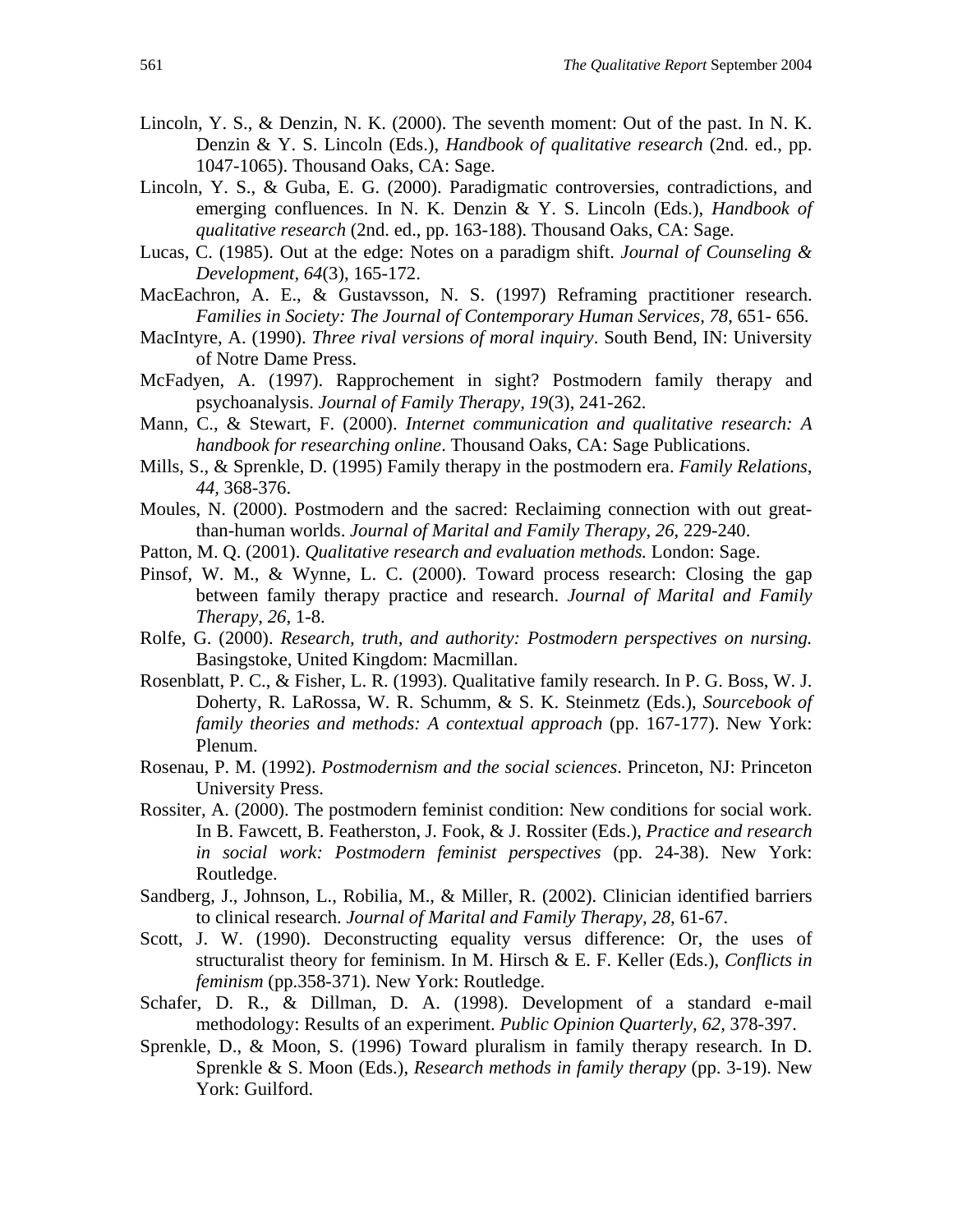- Thach, E. (1995, *March-April*). Using electronic mail to conduct survey research. *Educational Technology, 35*(2), 27-31.
- Trinder, L. (2000). Reading the texts: Postmodern feminism and the 'doing' of research. In B. Fawcett, B. Featherston, J. Fook, & J. Rossiter (Eds.), *Practice and research in social work: Postmodern feminist perspectives* (pp. 39-61). New York: Routledge
- Wieling, E., Nergetti, M., Stokes, S., Kimball, T., Christensen, F. B., & Bryan, L. (2001) Postmodernism in marriage and family therapy training: Doctoral students' understanding and experiences. *Journal of Marital and Family Therapy, 27*, 527- 533.

#### **Appendix**

- Does self-of-the-researcher impact the methodology of a study? If so, how? (In other words, what drives research? Does paradigm inform research or research inform paradigm?)
- How could a postmodern study with families be conducted whose results would inform family therapy?
- Doherty (1999) states modernism is based on ideas of change, rational planning, rejection of history and tradition, and emphasis on the experience of the individual. He continues to contrast those themes with postmodernism, which involves being skeptical of progress, abandoning broad knowledge, emphasis on socially constructing knowledge, moving away from focusing on the individual and instead on groups, focusing on language, and understanding the past and its influences. (p. 206). Has postmodernism helped to close the practitioner-researcher gap? It what ways can it help?
- Please reflect on the following conversation:

Person 1: When the researcher is able to acknowledge his or her biases they can still conduct quantitative research without being a positivist. It seems that qualitative research might naturally lend itself to recognizing the researcher's bias because those studies are all about meaning.

Person 2: I disagree. I do not believe qualitative lends itself to having a researcher be aware of their biases. I think it is up to the person, whether they are aware of themselves.

Person 1: Of course it is always the responsibility of the person/researchers. But I think that qualitative focuses on meaning. There is more person to person, face to face interaction. I think biases are more evident in these settings. This is not true for every qualitative researcher, but I think it is so much a part of the training that it does lend it self to self awareness.